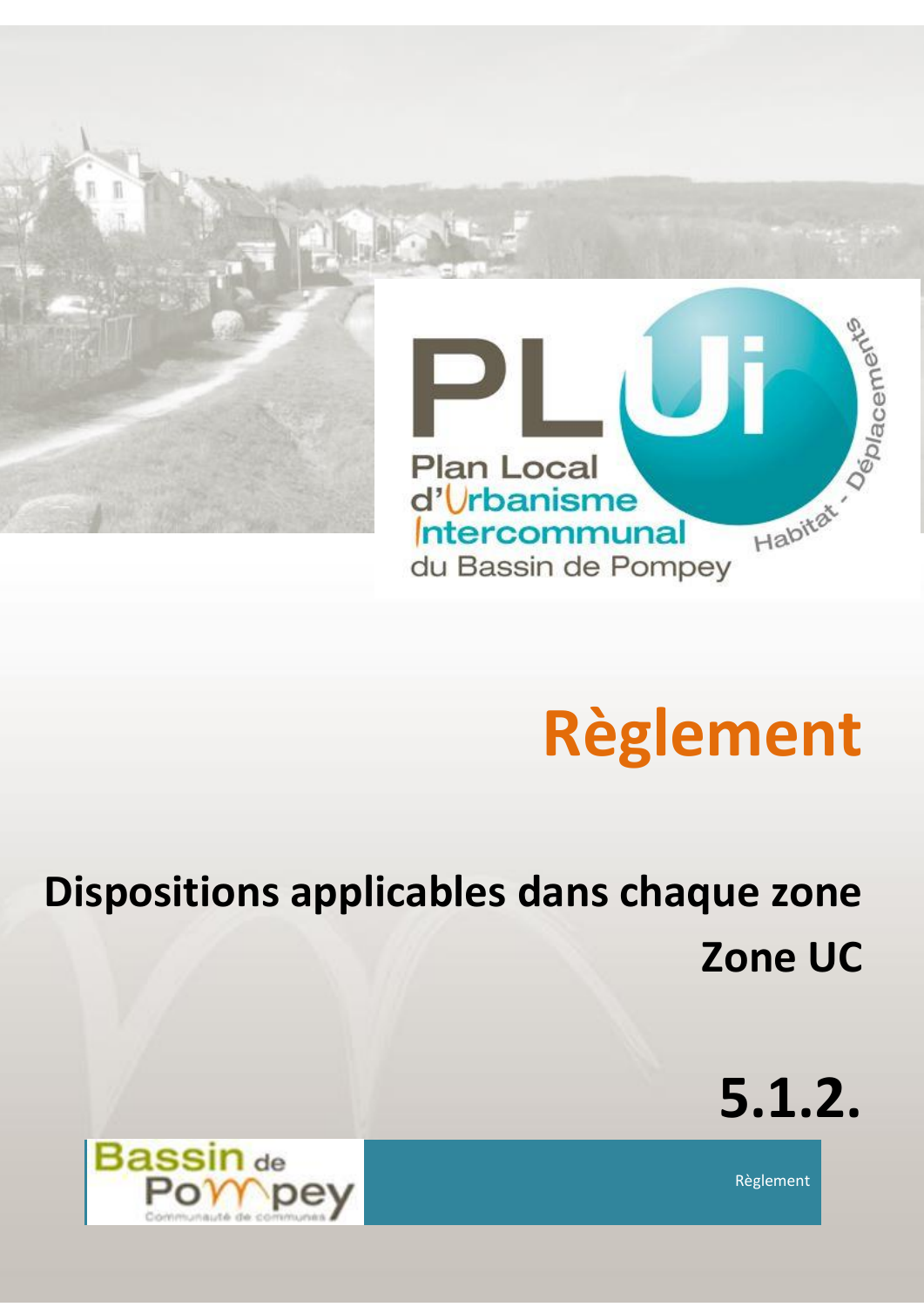#### **SOMMAIRE**

| 1.                                                                                                       |  |
|----------------------------------------------------------------------------------------------------------|--|
| 1.1.                                                                                                     |  |
| 1.1.1.                                                                                                   |  |
| 1.1.2.                                                                                                   |  |
| 1.2.                                                                                                     |  |
| 1.2.1.                                                                                                   |  |
| 1.2.2.                                                                                                   |  |
| 1.3.                                                                                                     |  |
|                                                                                                          |  |
| CARACTERISTIQUES URBAINE, ARCHITECTURALE, ENVIRONNEMENTALE ET PAYSAGERE 8<br>2.                          |  |
| 2.1.                                                                                                     |  |
| 2.1.1.<br>IMPLANTATION DES CONSTRUCTIONS PAR RAPPORT AUX VOIES ET AUX EMPRISES PUBLIQUES OU PRIVEES 8    |  |
| 2.1.2.                                                                                                   |  |
| 2.1.3.<br>IMPLANTATION DES CONSTRUCTIONS PAR RAPPORT AUX CONSTRUCTIONS SITUEES SUR LA MEME PROPRIETE  10 |  |
|                                                                                                          |  |
| 2.1.3.2.                                                                                                 |  |
| 2.1.4.                                                                                                   |  |
| 2.1.5.                                                                                                   |  |
|                                                                                                          |  |
|                                                                                                          |  |
|                                                                                                          |  |
|                                                                                                          |  |
|                                                                                                          |  |
|                                                                                                          |  |
|                                                                                                          |  |
|                                                                                                          |  |
|                                                                                                          |  |
|                                                                                                          |  |
| 2.2.1.1.                                                                                                 |  |
| 2.2.1.2.                                                                                                 |  |
|                                                                                                          |  |
| 2.2.2.1.                                                                                                 |  |
| 2.2.2.2.                                                                                                 |  |
| 2.2.3.                                                                                                   |  |
| 2.2.3.1.                                                                                                 |  |
| 2.2.3.2.                                                                                                 |  |
| 2.2.3.3.                                                                                                 |  |
| 2.2.3.4.                                                                                                 |  |
| 2.2.3.5.                                                                                                 |  |
| 2.2.4.                                                                                                   |  |
| 2.2.5.                                                                                                   |  |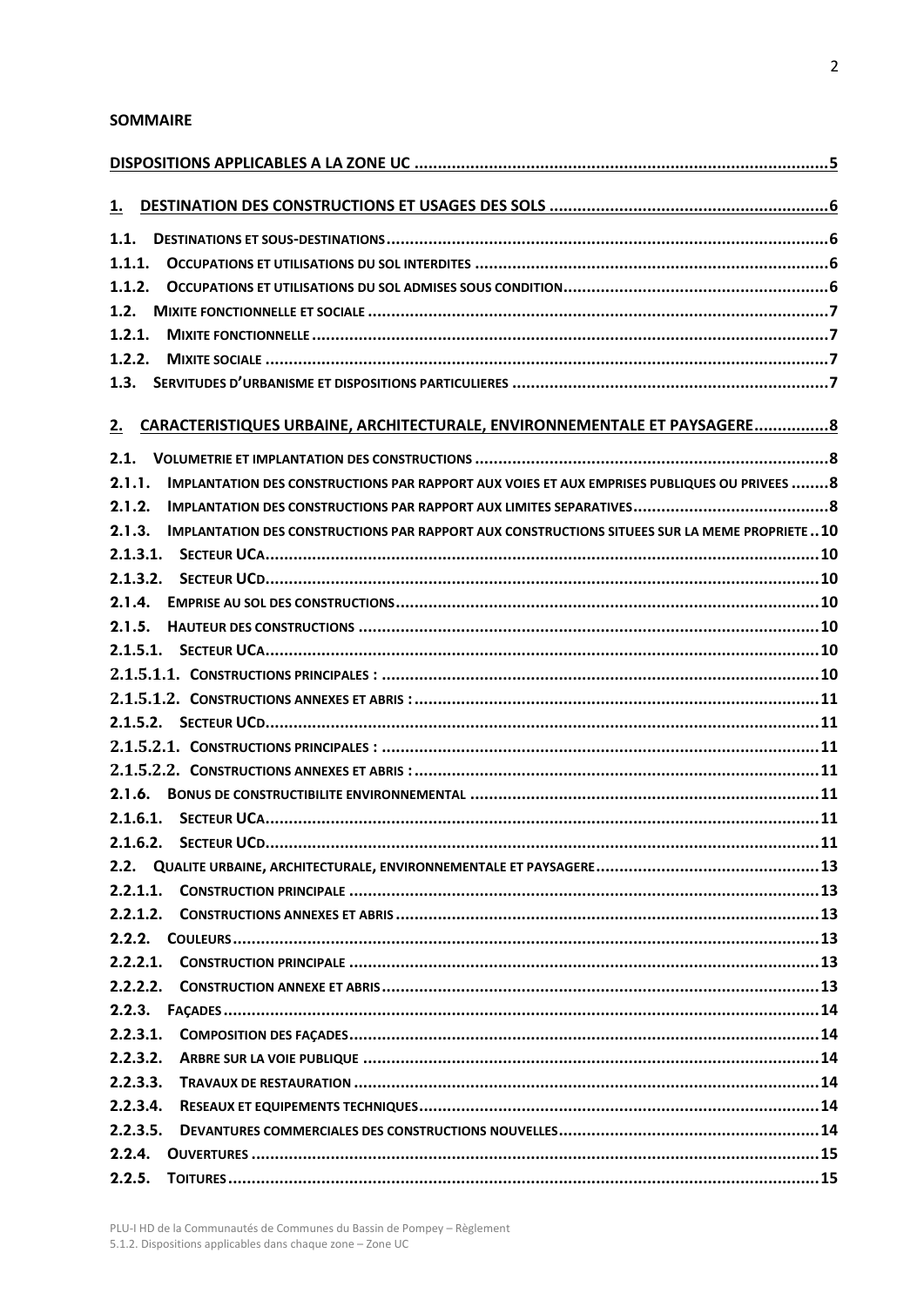| 2.2.5.1.                                                                                                        |  |
|-----------------------------------------------------------------------------------------------------------------|--|
| 2.2.5.2.                                                                                                        |  |
| 2.2.5.3.                                                                                                        |  |
| 2.2.5.4.                                                                                                        |  |
|                                                                                                                 |  |
| 2.2.6.1.                                                                                                        |  |
| 2.2.6.2.                                                                                                        |  |
|                                                                                                                 |  |
| 2.2.7.1.                                                                                                        |  |
| 2.2.7.2.                                                                                                        |  |
| 2.2.7.3.                                                                                                        |  |
| 2.2.8.                                                                                                          |  |
| 2.2.9.                                                                                                          |  |
| ELEMENTS LIES AUX PERFORMANCES ENERGETIQUES ET ENVIRONNEMENTALES  18<br>2.2.10.                                 |  |
| 2.3.<br>TRAITEMENT ENVIRONNEMENTAL ET PAYSAGER DES ESPACES NON BATIS ET ABORDS DES CONSTRUCTIONS  19            |  |
| 2.3.1.                                                                                                          |  |
| 2.3.1.1.                                                                                                        |  |
| 2.3.1.2.                                                                                                        |  |
| 2.3.1.3.                                                                                                        |  |
| 2.3.1.4.                                                                                                        |  |
| 2.3.1.5.                                                                                                        |  |
| 2.3.1.6.                                                                                                        |  |
| 2.3.1.7.                                                                                                        |  |
| TRAITEMENT ENVIRONNEMENTAL ET PAYSAGER DES ABORDS DES CONSTRUCTIONS20<br>2.3.2.                                 |  |
| 2.3.2.1.                                                                                                        |  |
| 2.3.2.2.                                                                                                        |  |
| 2.3.2.3.                                                                                                        |  |
|                                                                                                                 |  |
| <b>OBLIGATIONS MINIMALES DE CREATION D'AIRES DE STATIONNEMENT POUR LES VEHICULES MOTORISES  21</b><br>2.4.1.1.  |  |
|                                                                                                                 |  |
|                                                                                                                 |  |
|                                                                                                                 |  |
|                                                                                                                 |  |
|                                                                                                                 |  |
|                                                                                                                 |  |
|                                                                                                                 |  |
| 2.4.1.2. OBLIGATIONS MINIMALES DE CREATION D'INFRASTRUCTURES PERMETTANT LE STATIONNEMENT SECURISE DES           |  |
| 22<br><b>VELOS</b>                                                                                              |  |
|                                                                                                                 |  |
|                                                                                                                 |  |
|                                                                                                                 |  |
| 2.4.1.2.4. DISPOSITIONS APPLICABLES POUR LES ACTIVITES OU COMMERCES DE PLUS DE 500 M <sup>2</sup> DE SURFACE DE |  |
|                                                                                                                 |  |
| <u>3.</u>                                                                                                       |  |
|                                                                                                                 |  |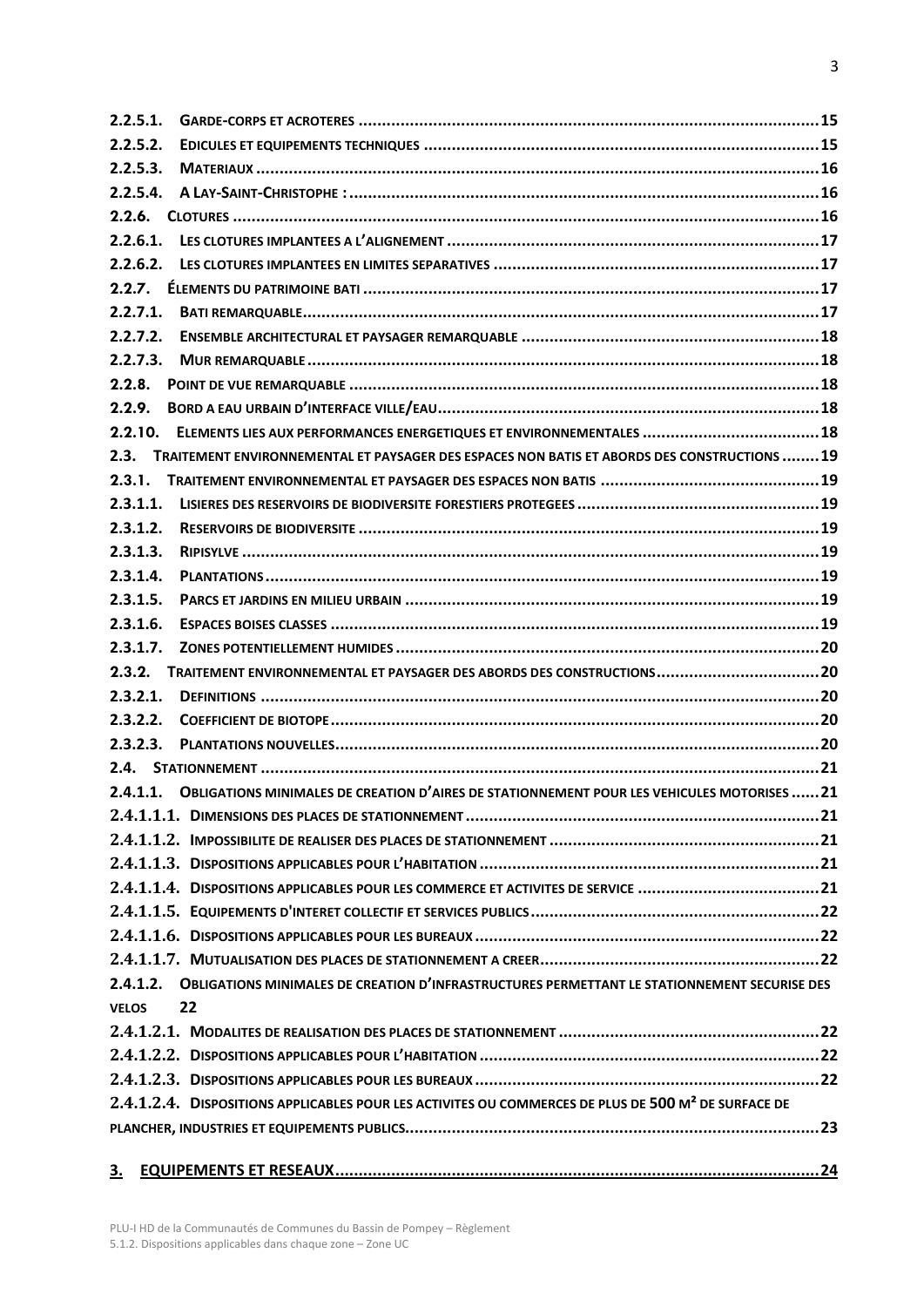| 3.3.1. RACCORDEMENT ET DEVERSEMENT DES EAUX DANS LE RESEAU PUBLIC D'ASSAINISSEMENT 25 |  |
|---------------------------------------------------------------------------------------|--|
|                                                                                       |  |
|                                                                                       |  |
|                                                                                       |  |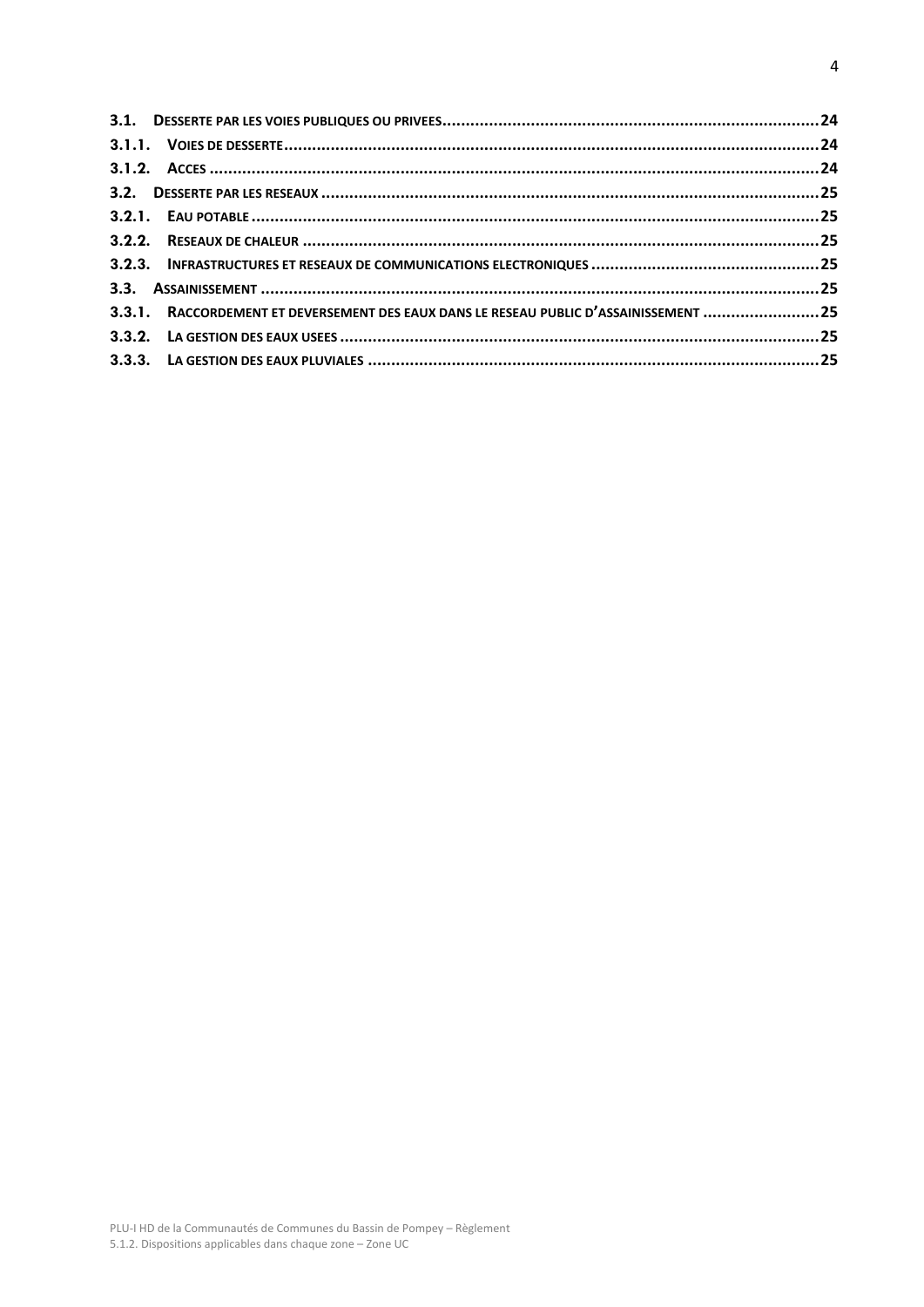# <span id="page-4-0"></span>**Dispositions applicables à la zone UC**

**Cette zone correspond à la zone Urbaine Centrale. Elle comprend le secteur Urbain de Centre Ancien (UCa) et le secteur Urbain dans la fonction de Centralité est à Développer (UCd).**

#### **Cette zone est concernée par une Orientation d'Aménagement et de Programmation.**

Cette zone est concernée par des inondations, les occupations et utilisations du sol peuvent être soumises à interdiction, limitation et/ou prescriptions. Celles-ci sont exposées dans le PPRI ou le PSS en annexe du présent document.

Cette zone est concernée par des glissements de terrain, les occupations et utilisations du sol peuvent être soumises à interdiction, limitation et/ou prescriptions. Celles-ci sont exposées dans le PPRMT en annexe du présent dossier.

Cette zone est concernée par des aléas chute de masses rocheuses, les occupations et utilisations du sol peuvent être soumises à interdiction, limitation et/ou prescriptions. Celles-ci sont exposées dans le PPRMT en annexe du présent dossier.

Cette zone est concernée ou impactée par la présence d'une ou plusieurs cavités, les occupations et utilisations du sol peuvent être soumises à interdiction, limitation et/ou prescriptions.

Cette zone est concernée par un risque technologique lié au transport de matières dangereuses, les occupations et utilisations du sol peuvent être soumises à interdiction, limitation et/ou prescriptions. Cette zone est concernée par le périmètre de protection des abords des monuments historiques. Un avis conforme de l'Architecte des Bâtiments de France est requis dans le cadre des autorisations d'urbanisme.

Dans toute la zone, l'édification d'ouvrages techniques nécessaires au fonctionnement :

- Des réseaux divers (eau potable, assainissement, gaz, électricité, télécommunications, ouvrages pour la sécurité publique,…)
- Des équipements publics et d'intérêt collectif
- Des voies de circulation terrestres (station-service), ferroviaires, aériennes

peuvent être autorisés, même si les installations, constructions, aménagements ne respectent pas le corps de règles de la zone concernée (abstraction des dispositions réglementaires).

Toutes les justifications techniques doivent être produites pour démontrer les motifs du choix du lieu d'implantation.

Les pentes surplombées de forêt peuvent être concernées par des coulées de boue. Les constructions devront être édifiées en tenant compte de ce risque.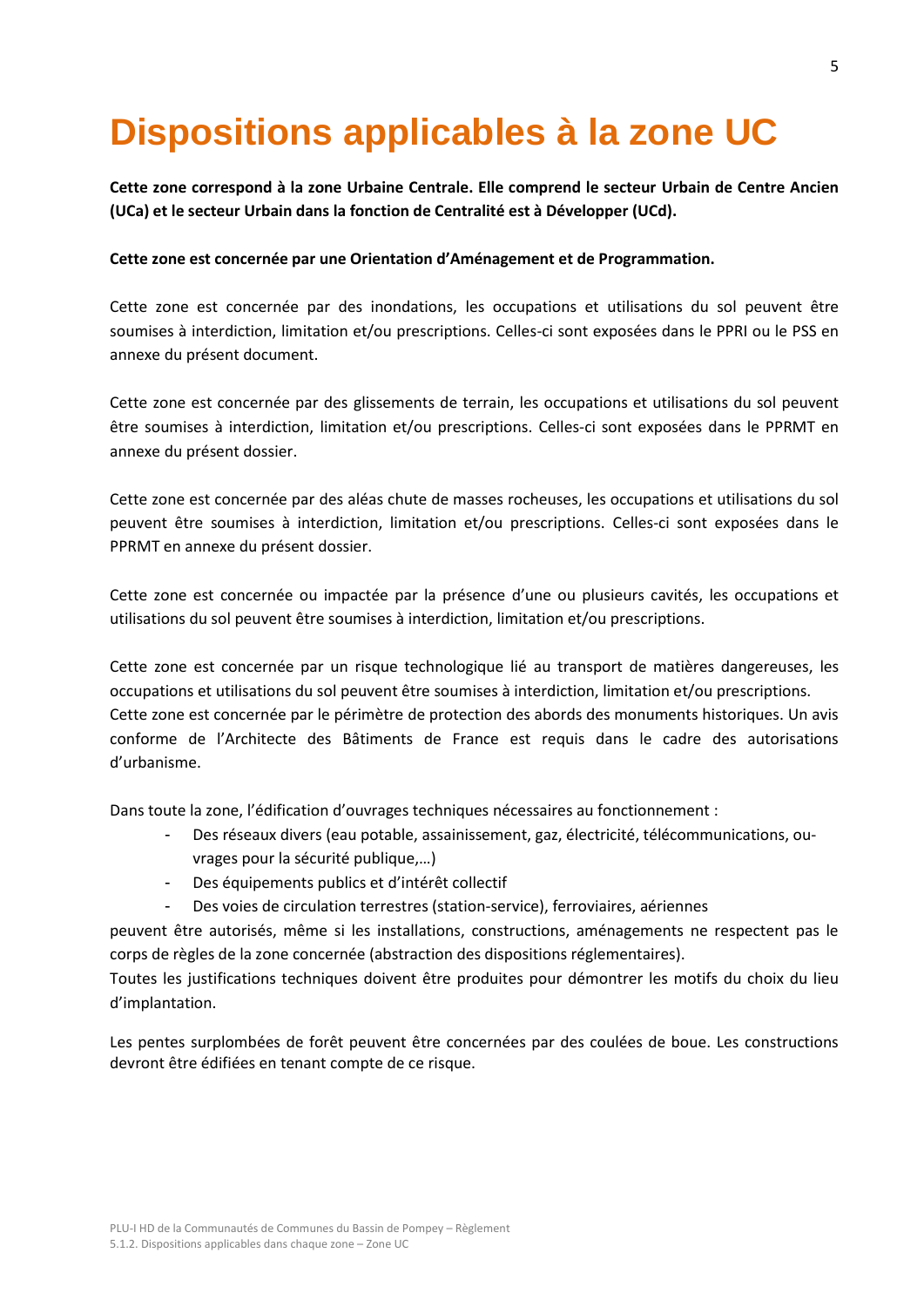# <span id="page-5-0"></span>**1. Destination des constructions et usages des sols**

## **1.1. Destinations et sous-destinations**

#### **1.1.1. Occupations et utilisations du sol interdites**

#### <span id="page-5-2"></span><span id="page-5-1"></span>Sont interdits :

- Les constructions et installations à destination :
	- o D'exploitation agricole, à l'exception de celles mentionnées à l'article 1.1.2. ci-après ;
	- o D'exploitation forestière ;
	- o D'industrie ;
	- o D'entrepôt ;
- Les constructions et installations présentant un danger grave ou des risques d'insalubrité pour le voisinage ;
- Les dépôts de matériaux ou de déchets à l'air libre ;
- Les carrières ;
- Les habitations légères de loisirs ;
- Les parcs résidentiels de loisirs ;
- Les installations et travaux divers suivants :
	- o Les parcs d'attraction ;
	- o les dépôts de véhicules (véhicules neufs ou usagés) ;
- L'implantation de caravane.

#### **1.1.2. Occupations et utilisations du sol admises sous condition**

<span id="page-5-3"></span>Sont admis sous condition :

- A condition que les nuisances et dangers soient maîtrisées eu égard à la présence d'équipements et d'habitations :
	- o Les constructions et installations à destination de commerce ou activités de service.
- Dans le sous-secteur UCa uniquement, à condition que celles-ci n'entraînent pas de nuisance incompatible avec le caractère résidentiel de la zone, sont autorisés :
	- o L'agrandissement et la transformation de constructions à usage agricole et de leurs annexes existantes à la date d'approbation du PLUi ;
	- o Les constructions et installations à usage d'exploitation agricole, liée à une exploitation existante ;

Les affouillements et exhaussements de sol sont autorisés à condition d'être liés, soit :

- aux occupations ou utilisations du sol autorisées sur la zone ;
- à des aménagements paysagers ;
- à des aménagements hydrauliques ;
- à des travaux d'infrastructures routières, de transports collectifs, de circulation active ou d'aménagement d'espace public ;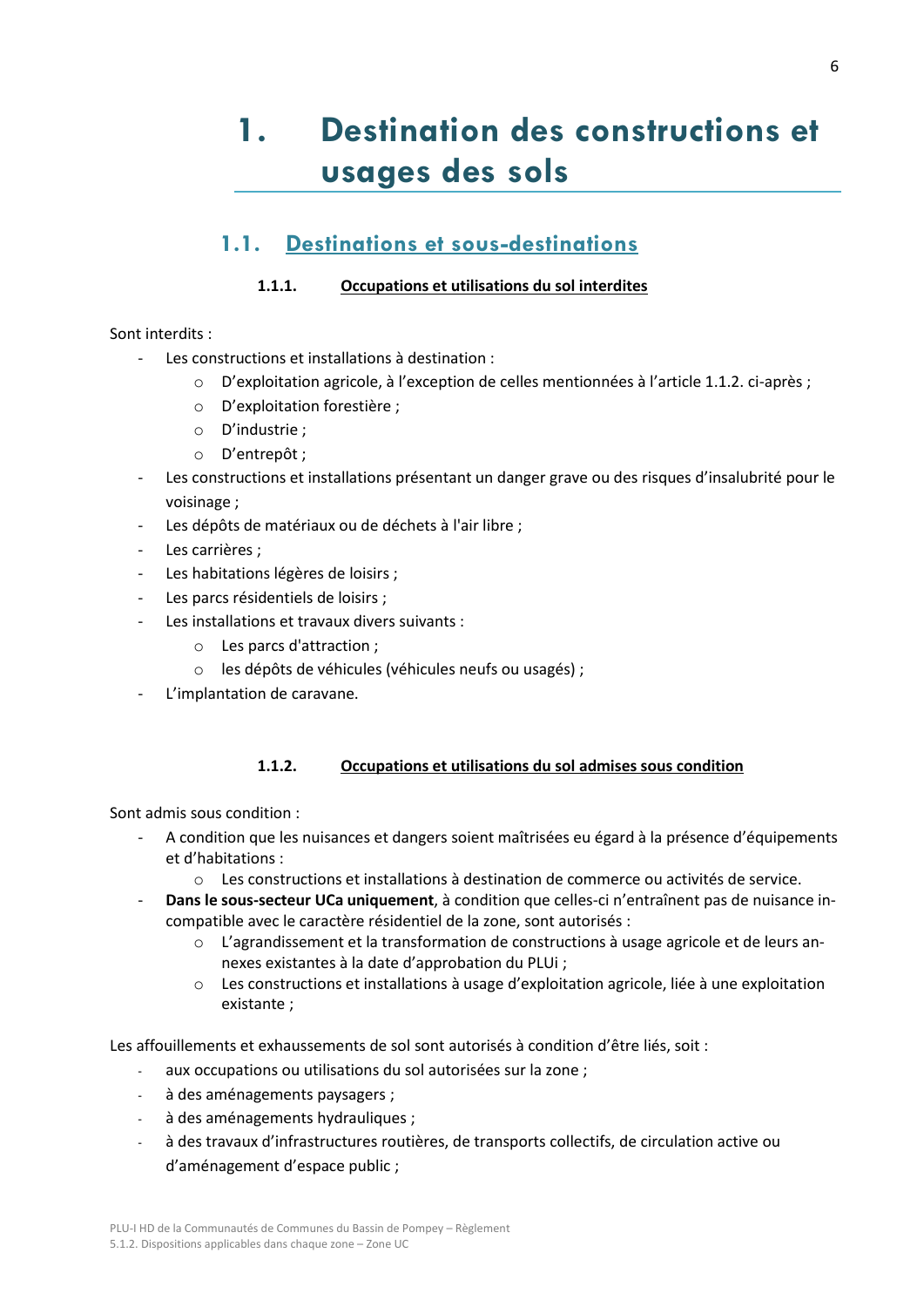<span id="page-6-0"></span>- ou bien contribuent à la mise en valeur du paysage, d'un site ou d'un vestige archéologique.

### **1.2. Mixité fonctionnelle et sociale**

#### **1.2.1. Mixité fonctionnelle**

<span id="page-6-2"></span><span id="page-6-1"></span>Se reporter aux dispositions générales.

#### **1.2.2. Mixité sociale**

#### 1.2.2.1. Taille minimale des logements

Pour toute opération dans le parc existant conduisant à la création de deux logements ou plus, chacun des logements créés devra présenter une surface de plancher égale ou supérieure à 20m². Le logement d'origine à partir duquel un ou plusieurs logements sont créés est considéré comme un ou des logements créés.

#### 1.2.2.2. Servitude de mixité sociale

En application des articles L. 151-15 et R. 151-38, 3° du code de l'urbanisme, un minimum de logements conventionnés est imposé à Bouxières-aux-Dames et Liverdun :

<span id="page-6-3"></span>- En dehors des secteurs concernés par une orientation d'aménagement et de programmation, les opérations de plus de 20 logements comprendront minimum 50% de logements conventionnés.

### **1.3. Servitudes d'urbanisme et dispositions particulières**

#### **1.3.1. Emplacement réservé**

Se reporter aux dispositions générales.

#### **1.3.2. Liaisons pour modes de déplacements actifs**

Se reporter aux dispositions générales.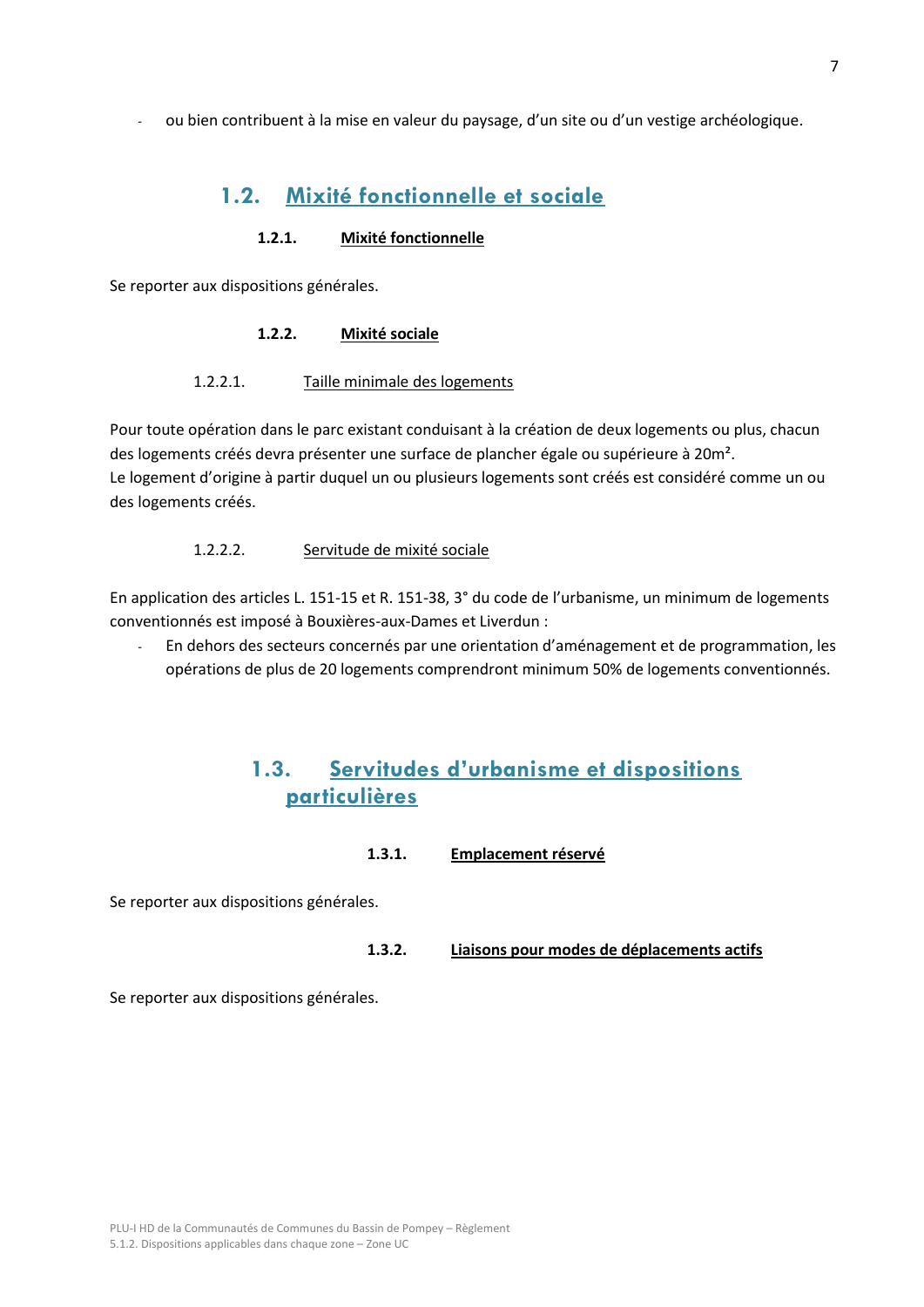# <span id="page-7-0"></span>**2. Caractéristiques urbaine, architecturale, environnementale et paysagère**

# <span id="page-7-1"></span>**2.1. Volumétrie et implantation des constructions**

#### <span id="page-7-2"></span>**2.1.1. Implantation des constructions par rapport aux voies et aux emprises publiques ou privées**

#### 2.1.1.1. Secteur UCa :

La façade des constructions s'implante :

- Soit à l'alignement ;
- Soit dans la bande formée par le prolongement des façades sur rue des constructions situées à une distance inférieure à 20 mètres le long de la voie, de part et d'autre de la construction. Les constructions créant un écart significatif avec les autres constructions ne sont prises en compte ;
- Soit en retrait de 5 mètres minimum si une clôture ou une construction matérialise la continuité visuelle de l'alignement ou si une construction existante est édifiée en première position par rapport à l'alignement. Dans ce cas, à Lay-Saint-Christophe et à Pompey tout point de la construction principale devra se situer à maximum 35 mètres de la voie ou emprise publique ;
- Lorsqu'une ligne d'implantation L1 est figurée au plan de zonage, la façade s'implante sur cette ligne d'implantation ;
- Lorsqu'une ligne d'implantation L2 est figurée au plan de zonage, la façade s'implante sur ou en retrait de cette ligne d'implantation.

#### 2.1.1.2. Secteur UCd :

La façade des constructions s'implante :

- Dans la bande formée par le prolongement des façades sur rue des constructions situées à une distance inférieure à 20 mètres le long de la voie, de part et d'autre de la construction. Les constructions créant un écart significatif avec les autres constructions ne sont pas prises en compte ;
- Lorsque cela permet une utilisation optimale du terrain ou une meilleure insertion paysagère des constructions nouvelles, une implantation en retrait de 5 mètres minimum est possible. Dans ce cas, à Pompey tout point de la construction principale devra se situer à maximum 35 mètres de la voie ou emprise publique.

#### <span id="page-7-3"></span>**2.1.2. Implantation des constructions par rapport aux limites séparatives**

#### 2.1.2.1. Secteur UCa :

#### 2.1.2.1.1. Implantation des constructions principales :

Dans une bande de 30 mètres comptés à partir de l'alignement :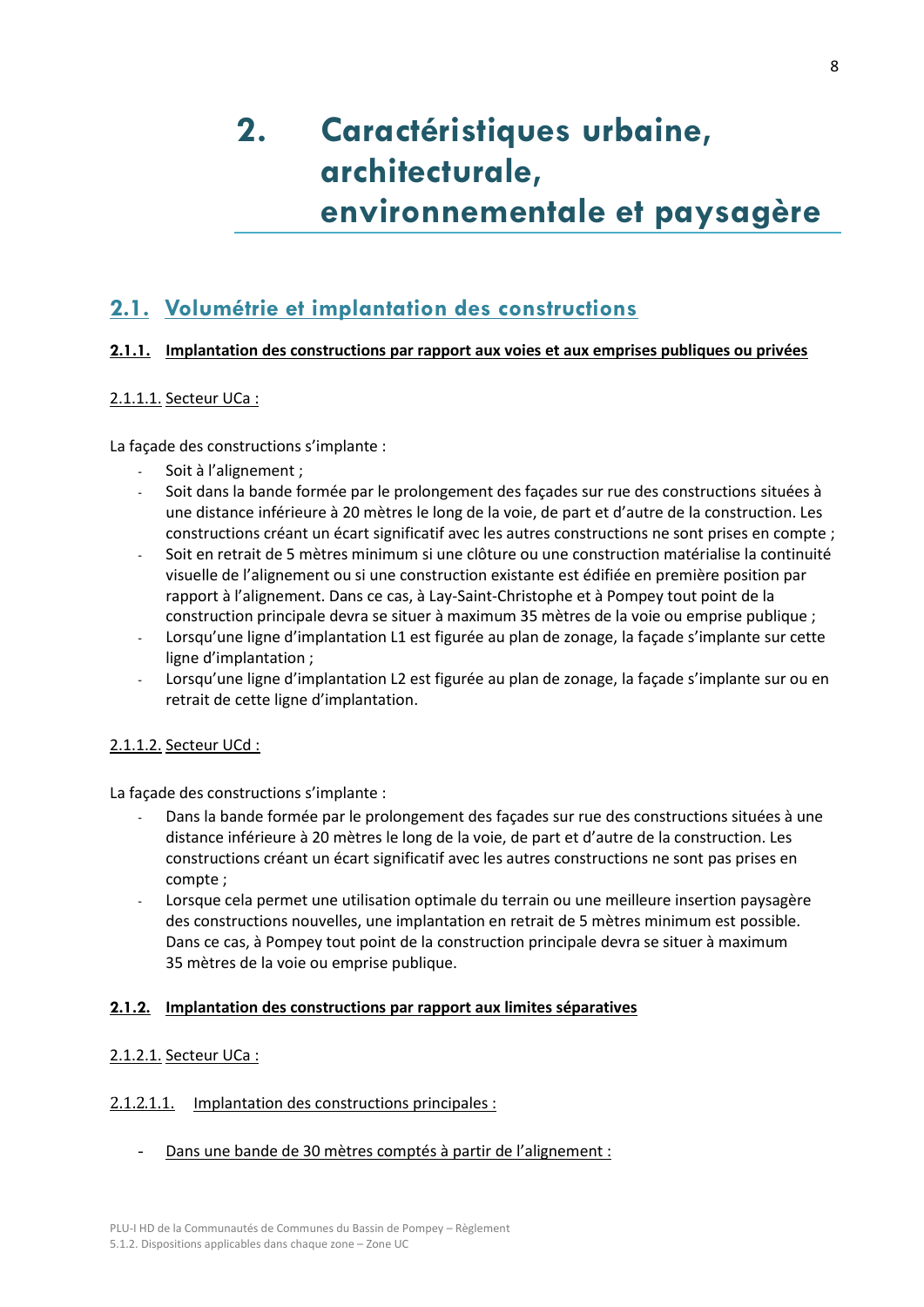- o Pour les unités foncières dont la façade sur rue est inférieure ou égale à 12 mètres : de limite séparative latérale à limite séparative latérale
- o Pour les unités foncières dont la façade sur rue est supérieure à 12 mètres : sur au moins une des limites séparatives latérales. En cas d'implantation en retrait d'une des limites séparatives latérales une clôture matérialise la continuité visuelle de l'alignement.
- $\circ$  Lorsqu'une construction est implantée sur la parcelle voisine, la nouvelle construction devra le plus possible s'adosser sur cette construction existante et s'inscrire en continuité
- Au-delà de 30 mètres comptés à partir de l'alignement :
	- o En retrait de toutes les limites séparatives
- Distance imposée en cas de retrait entre la construction et la limite séparative : o Minimum 3 mètres

#### 2.1.2.1.2. Implantation des constructions annexes et abris :

Les piscines doivent être implantées avec un recul de 3 m des limites séparatives.

A l'exception des piscines, les constructions annexes et abris s'implantent :

- Soit en limite séparative
- Soit en retrait de minimum 1 mètre des limites séparatives.

#### 2.1.2.2. Secteur UCd :

- 2.1.2.2.1. Implantation des constructions principales :
	- Dans une bande de 30 mètres comptés à partir de l'alignement :
		- o Pour les unités foncières dont la façade sur rue est inférieure ou égale à 12 mètres : de limite séparative latérale à limite séparative latérale. Cette règle pourra ne pas être appliquée si cela permet la création d'une voie de desserte pour une construction à édifier à l'arrière de l'unité foncière.
		- o Pour les unités foncières dont la façade sur rue est supérieure à 12 mètres : sur au moins une des limites séparatives latérales.
		- $\circ$  Lorsqu'une construction est implantée sur la parcelle voisine, la nouvelle construction devra le plus possible s'adosser sur cette construction existante et s'inscrire en continuité
	- Au-delà de 30 mètres comptés à partir de l'alignement, soit :
		- o en limite séparative
		- o en retrait de toutes les limites séparatives
	- Distance imposée en cas de retrait entre la construction et la limite séparative :
		- o Dans la bande de 30 mètres comptés à partir de l'alignement : minimum 3 mètres
		- o Au-delà de la bande de 30 mètres : une distance au moins égale à la moitié de la hauteur de façade de la construction la plus haute (L≥ H/2) et 3 mètres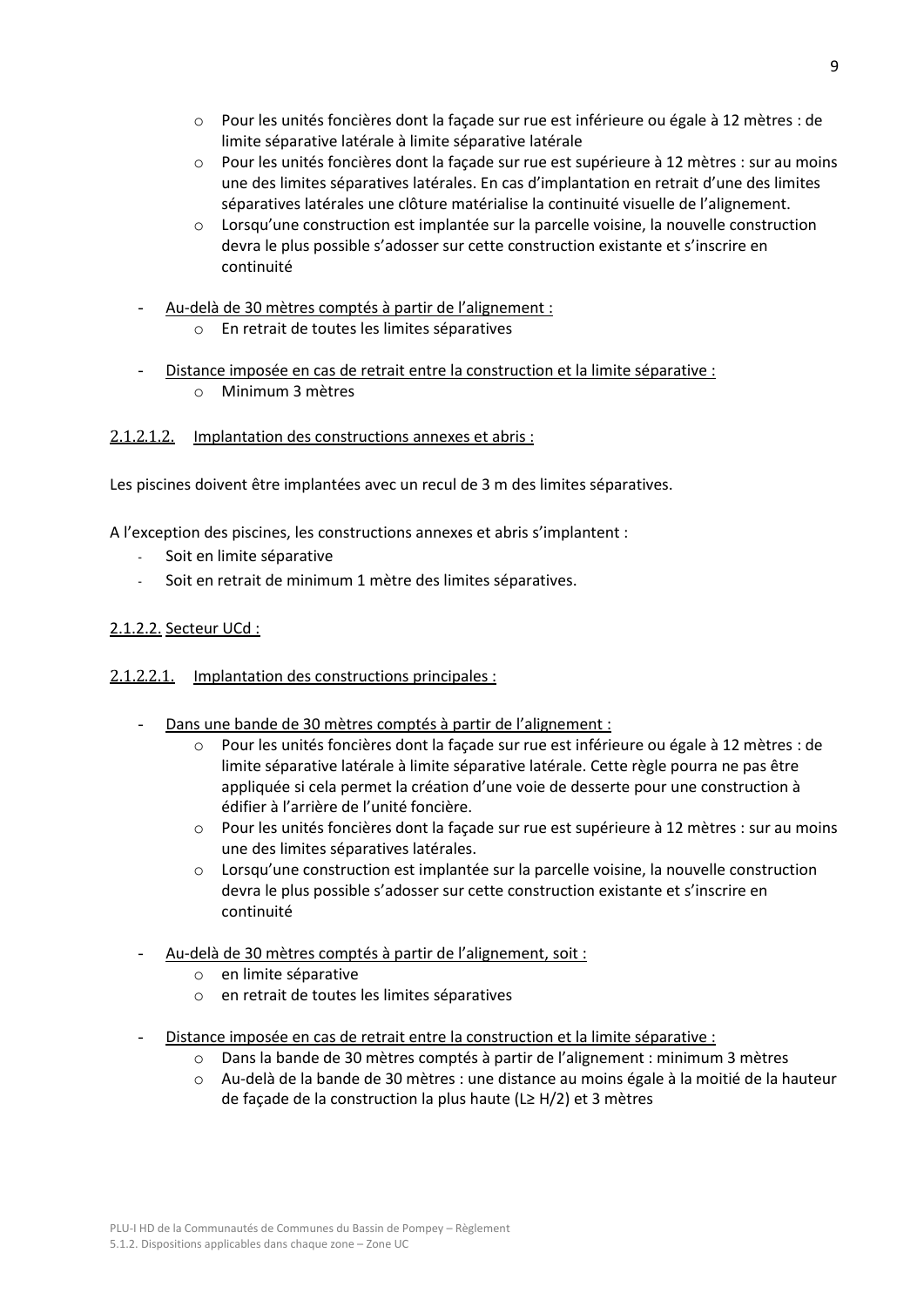#### 2.1.2.2.2. Implantation des constructions annexes et abris :

Les piscines doivent être implantées avec un recul de 3 m des limites séparatives.

A l'exception des piscines, les constructions annexes et abris s'implantent :

- Soit en limite séparative
- Soit en retrait de minimum 1 mètre des limites séparatives.

#### <span id="page-9-0"></span>**2.1.3. Implantation des constructions par rapport aux constructions situées sur la même propriété**

#### <span id="page-9-1"></span>2.1.3.1. **Secteur UCa**

Il n'est pas fixé de règle.

#### <span id="page-9-2"></span>2.1.3.2. **Secteur UCd**

#### 2.1.3.2.1. Implantation des constructions principales :

Sur une même propriété, les constructions s'implantent à une distance au moins égale à la moitié de la hauteur de façade de la construction la plus haute (L≥ H/2) et 3 mètres.

#### 2.1.3.2.2. Implantation des constructions annexes et abris :

Les piscines doivent être implantées avec un recul de 3 m des limites séparatives.

Pour les autres annexes, il n'est pas fixé de règle.

#### <span id="page-9-3"></span>**2.1.4. Emprise au sol des constructions**

Il n'est pas fixé de règle.

#### <span id="page-9-4"></span>**2.1.5. Hauteur des constructions**

#### <span id="page-9-5"></span>2.1.5.1. **Secteur UCa**

#### <span id="page-9-6"></span>2.1.5.1.1. Constructions principales :

Une construction ne doit pas présenter une différence de hauteur à l'égout de toiture de plus de 3 mètres avec une des constructions principales situées sur les fonds voisins, et à moins de 20 mètres de la construction.

La hauteur des constructions, est inférieure à :

- à Champigneulles : 15 mètres de hauteur totale ;
- à Frouard : 14 mètres de hauteur totale ;
- à Faulx et Montenoy : 9 mètres de hauteur totale ;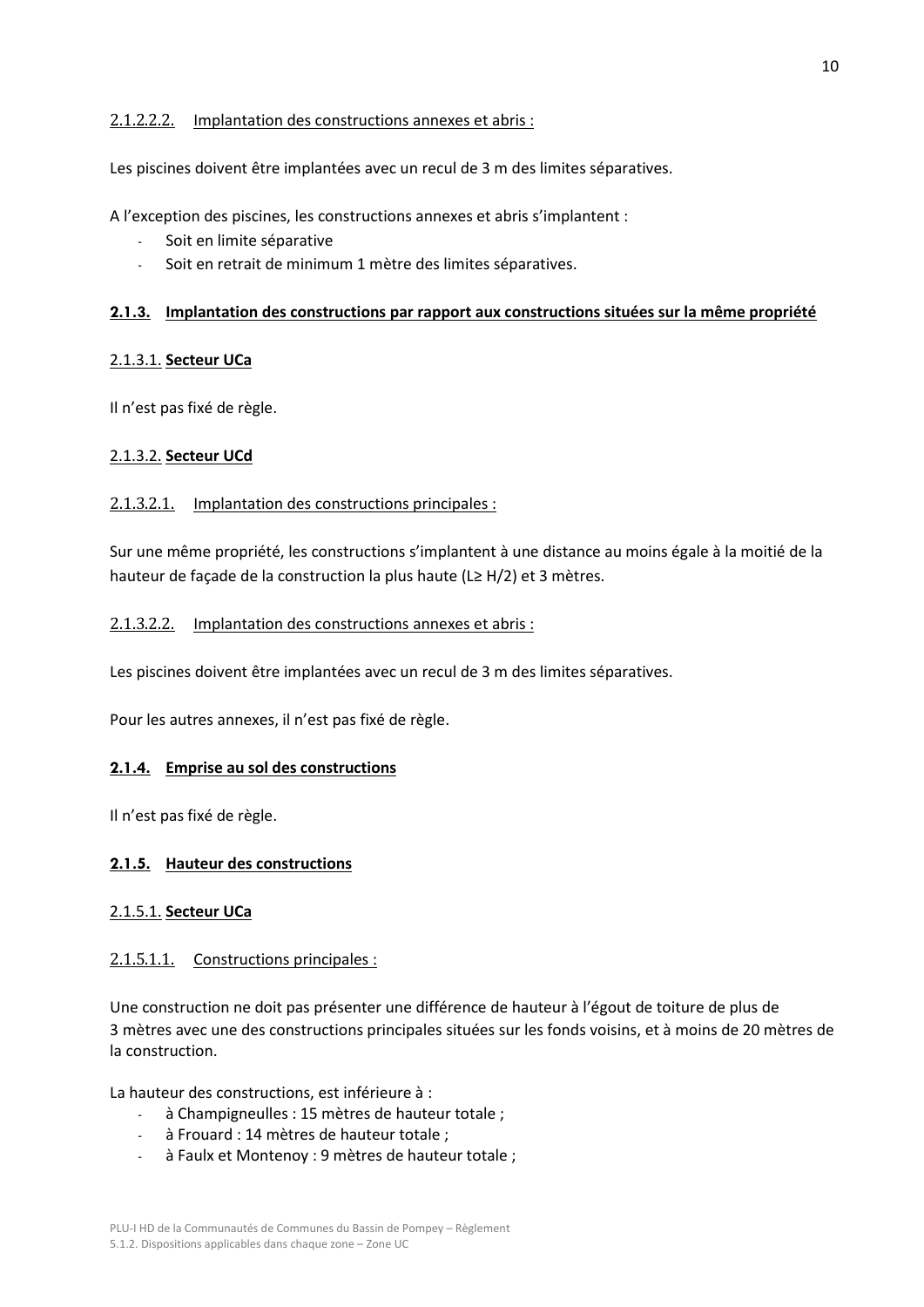- à Custines et Lay-Saint-Christophe : 9 mètres de hauteur de façade, 12 mètres de hauteur totale ;
- dans les autres communes, hors Liverdun : 7 mètres mesurés de hauteur de façade, 10 mètres de hauteur totale.
- à Liverdun la hauteur de façade se place :
	- o soit à l'existant
	- o soit au même niveau que la hauteur de façade d'une construction adjacente
	- o soit entre les deux niveaux de hauteur des façades voisines de part et d'autre

#### <span id="page-10-0"></span>2.1.5.1.2. Constructions annexes et abris :

Les annexes et abris ne doivent pas présenter une hauteur de façade supérieure à 3 mètres.

#### 2.1.5.1.3. Equipements d'intérêt collectif et services publics :

Il n'est pas fixé de règle.

#### <span id="page-10-1"></span>2.1.5.2. **Secteur UCd**

#### <span id="page-10-2"></span>2.1.5.2.1. Constructions principales :

La hauteur des constructions, est inférieure à :

- à Champigneulles : 15 mètres de hauteur totale ;
- à Frouard et Pompey : 15 mètres de hauteur totale ;
- à Liverdun : la hauteur de façade se place :
	- o soit à l'existant ou 3 mètres maximum au-dessus,
	- o soit au même niveau que la hauteur de façade des constructions adjacentes ou 3 mètres maximum au-dessus,
	- o soit entre les deux hauteurs de façade des constructions adjacentes.

#### <span id="page-10-3"></span>2.1.5.2.2. Constructions annexes et abris :

Les annexes et abris ne doivent pas présenter une hauteur de façade supérieure à 3 mètres.

#### 2.1.5.2.3. Equipements d'intérêt collectif et services publics :

Il n'est pas fixé de règle.

#### <span id="page-10-4"></span>**2.1.6. Bonus de constructibilité environnemental**

#### <span id="page-10-5"></span>2.1.6.1. **Secteur UCa**

Il n'est pas permis de bonus de constructibilité.

#### <span id="page-10-6"></span>2.1.6.2. **Secteur UCd**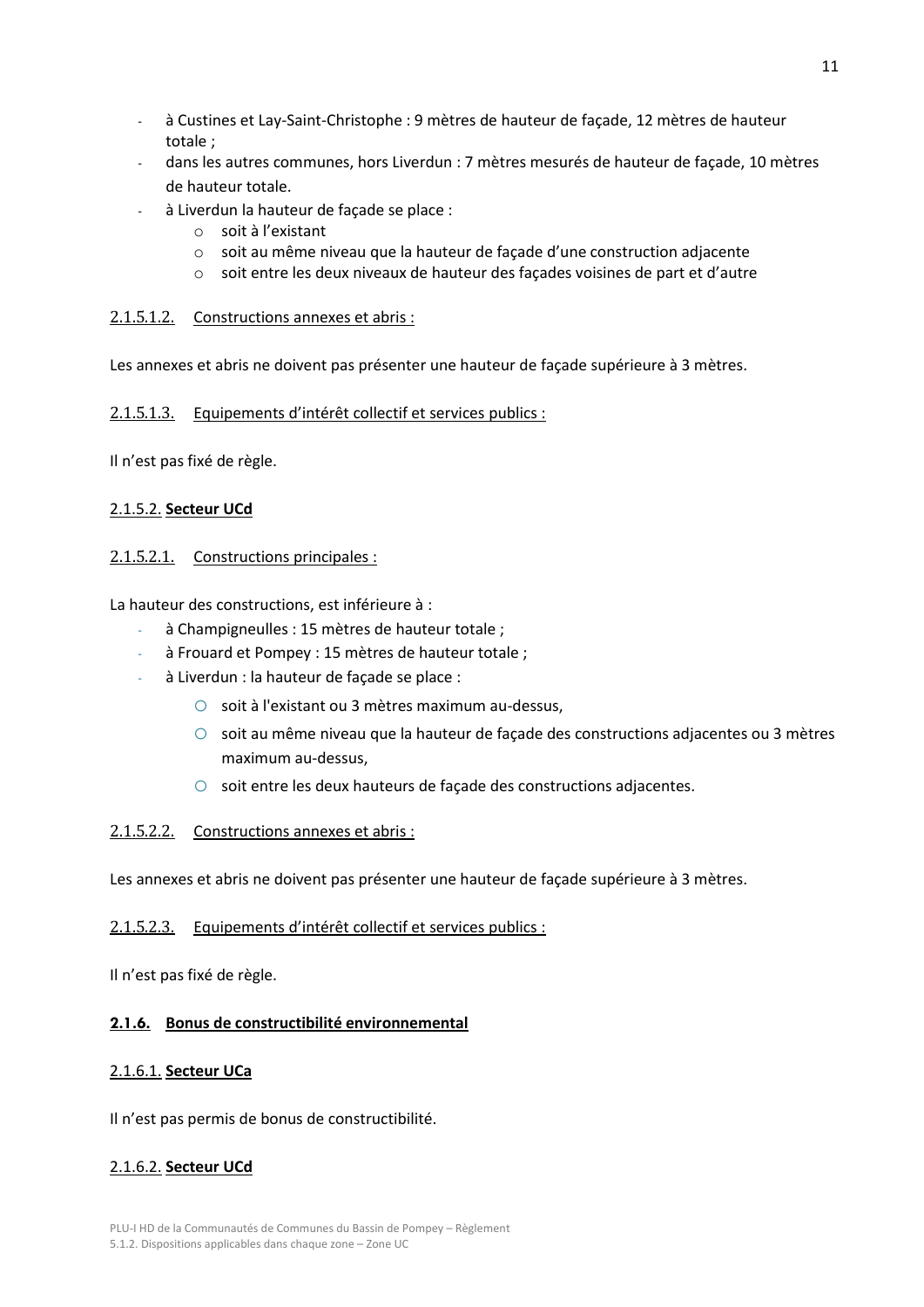Hors Liverdun, la hauteur maximale des constructions peut être augmentée de 3 mètres pour les constructions faisant preuve d'exemplarité énergétique ou environnementale ou qui sont à énergie positive.

Pour des raisons d'insertion urbaine, architecturale ou de préservation de patrimoine bâti ou paysager, ce bonus de constructibilité pourra ne pas être accordé.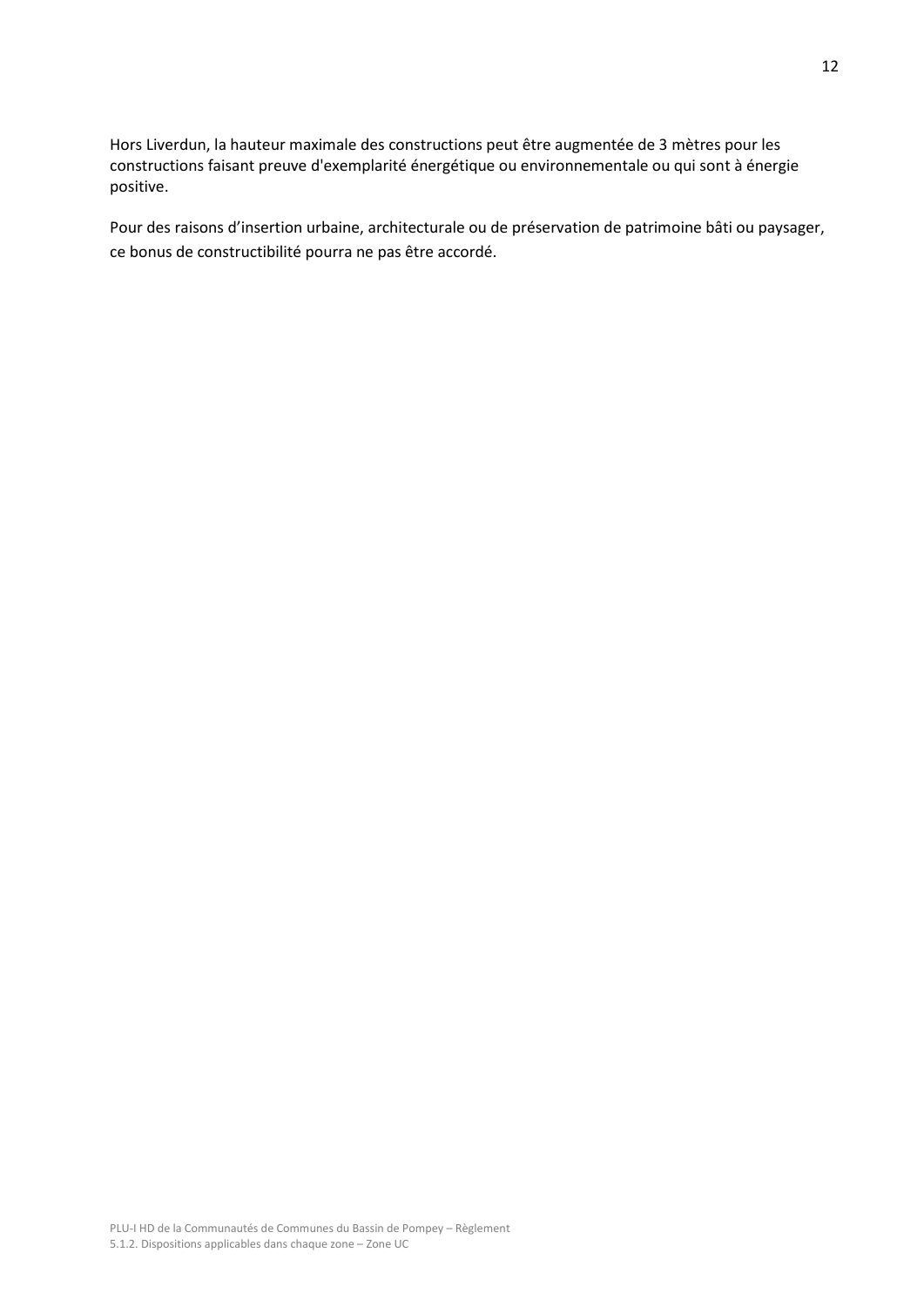# <span id="page-12-0"></span>**2.2. Qualité urbaine, architecturale, environnementale et paysagère**

Le projet peut être refusé ou n'être accepté que sous réserve de l'observation de prescriptions spéciales si les constructions, par leur situation, leur architecture, leurs dimensions ou l'aspect extérieur des bâtiments ou ouvrages à édifier ou à modifier, sont de nature à porter atteinte au caractère ou à l'intérêt des lieux avoisinants, aux sites, aux paysages naturels ou urbains ainsi qu'à la conservation des perspectives monumentales (article R111-27 du code de l'urbanisme).

Les dispositions relatives à la qualité urbaine, architecturale, environnementale et paysagère ne s'appliquent pas pour la destination d'équipements d'intérêt collectif et services publics.

#### **2.2.1. Matériaux**

#### <span id="page-12-1"></span>2.2.1.1. Construction principale

Le choix des matériaux utilisé en façade des constructions est guidé, quant à leur aspect et leur texture, au regard de leur qualité et de leur capacité à conserver une stabilité et un aspect satisfaisant dans le temps (pierre, bêton, bois, métal, briques).

Toute utilisation de matériaux susceptibles de donner un aspect provisoire est interdite. Les matériaux tels que carreaux de plâtres, briques creuses, parpaings destinés à être recouverts d'un parement ou d'enduits, ne peuvent être laissés apparents ni sur les façades et pignons des constructions, ni sur les clôtures.

La conception du projet privilégie le recours à des matériaux ou dispositifs particuliers liés à la mise en œuvre d'une démarche environnementale et d'éco-conception (matériaux naturels, issus du réemploi, recyclables, renouvelables ou biosourcés).

Dans le secteur UCd uniquement : Les constructions de type maison-conteneurs sont autorisées sous réserve d'une bonne insertion paysagère.

#### <span id="page-12-2"></span>2.2.1.2. Constructions annexes et abris

Les murs et les toitures des bâtiments annexes et des abris devront être traités en harmonie avec ceux de la construction principale. Les abris de jardin peuvent présenter un aspect bois. Les vérandas peuvent présenter un aspect différent de celui de la construction principale

#### <span id="page-12-3"></span>**2.2.2. Couleurs**

#### <span id="page-12-4"></span>2.2.2.1. Construction principale

Les bardages seront de teinte mate, en harmonie avec les teintes des façades environnantes.

#### <span id="page-12-5"></span>2.2.2.2. Construction annexe et abris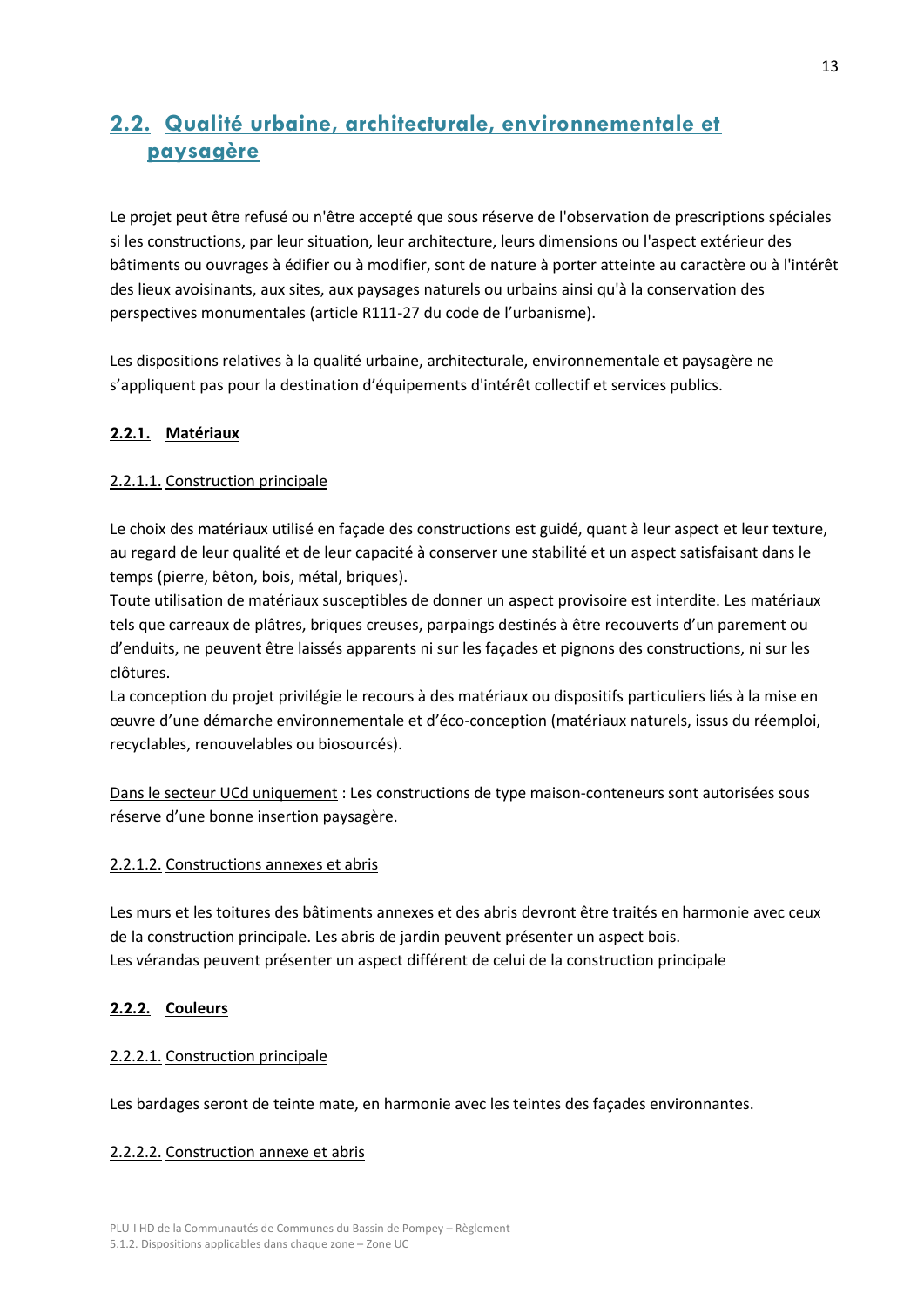Les murs et les toitures des bâtiments annexes et des abris devront être traités en harmonie avec ceux de la construction principale. Les abris de jardin peuvent présenter un aspect bois. Les vérandas peuvent présenter un aspect différent de celui de la construction principale.

#### <span id="page-13-0"></span>**2.2.3. Façades**

#### <span id="page-13-1"></span>2.2.3.1. Composition des façades

L'ensemble des façades de la construction doivent faire l'objet d'un traitement de qualité, y compris dans le cas de la création de façades, héberges ou pignons aveugles.

Le rythme des façades doit s'harmoniser avec celui des constructions du tissu environnant. Les façades doivent toutefois s'inscrire dans une certaine diversité afin d'éviter une trop grande monotonie, en particulier depuis les voies et emprises publiques et privées.

#### <span id="page-13-2"></span>2.2.3.2. Arbre sur la voie publique

Lorsque la construction est implantée à proximité d'un arbre ou d'un alignement d'arbres situé sur une voie ou emprise publique, ses façades sont conçues afin de permettre la conservation de ces arbres, notamment dans les choix liés à l'implantation de la construction, aux saillies et au positionnement des accès.

#### <span id="page-13-3"></span>2.2.3.3. Travaux de restauration

Lors des travaux de ravalement des façades, les modénatures et les balcons d'origine lorsque leur état de conservation le permet et qu'ils présentent un intérêt architectural sont mis en valeur dès lors qu'ils contribuent à la qualité architecturale de la construction.

Les murs ou ouvrages en pierre de taille ou briques prévus pour être apparents et en bon état doivent être préservés au maximum, au regard de la nature des travaux envisagés. Sur ces murs, l'enduit ou la peinture est interdit, sauf si des contraintes techniques le justifient. En revanche, les matériaux bruts (parpaing, béton...) doivent être enduits et l'enduit doit être teinté.

#### <span id="page-13-4"></span>2.2.3.4. Réseaux et équipements techniques

Les équipements techniques nécessaires au fonctionnement du bâti, tels que les systèmes de refroidissement, chauffage, système d'occultation, descente d'eaux pluviales, colonnes sèches, sont intégrés à la construction sans émergence en façade sur rue ou avec une émergence réduite compte tenu des équipements, de manière à ne pas porter atteinte à la qualité architecturale du projet.

#### <span id="page-13-5"></span>2.2.3.5. Devantures commerciales des constructions nouvelles

Les devantures commerciales font partie du paysage urbain et leurs caractéristiques sont à étudier afin qu'elles s'intègrent et permettent une perception qualitative de l'espace urbain. Elles doivent respecter les règles suivantes :

La conception du rez-de-chaussée de la construction et celle des devantures commerciales s'inscrivent dans la conception d'ensemble du projet architectural. Les percements destinés à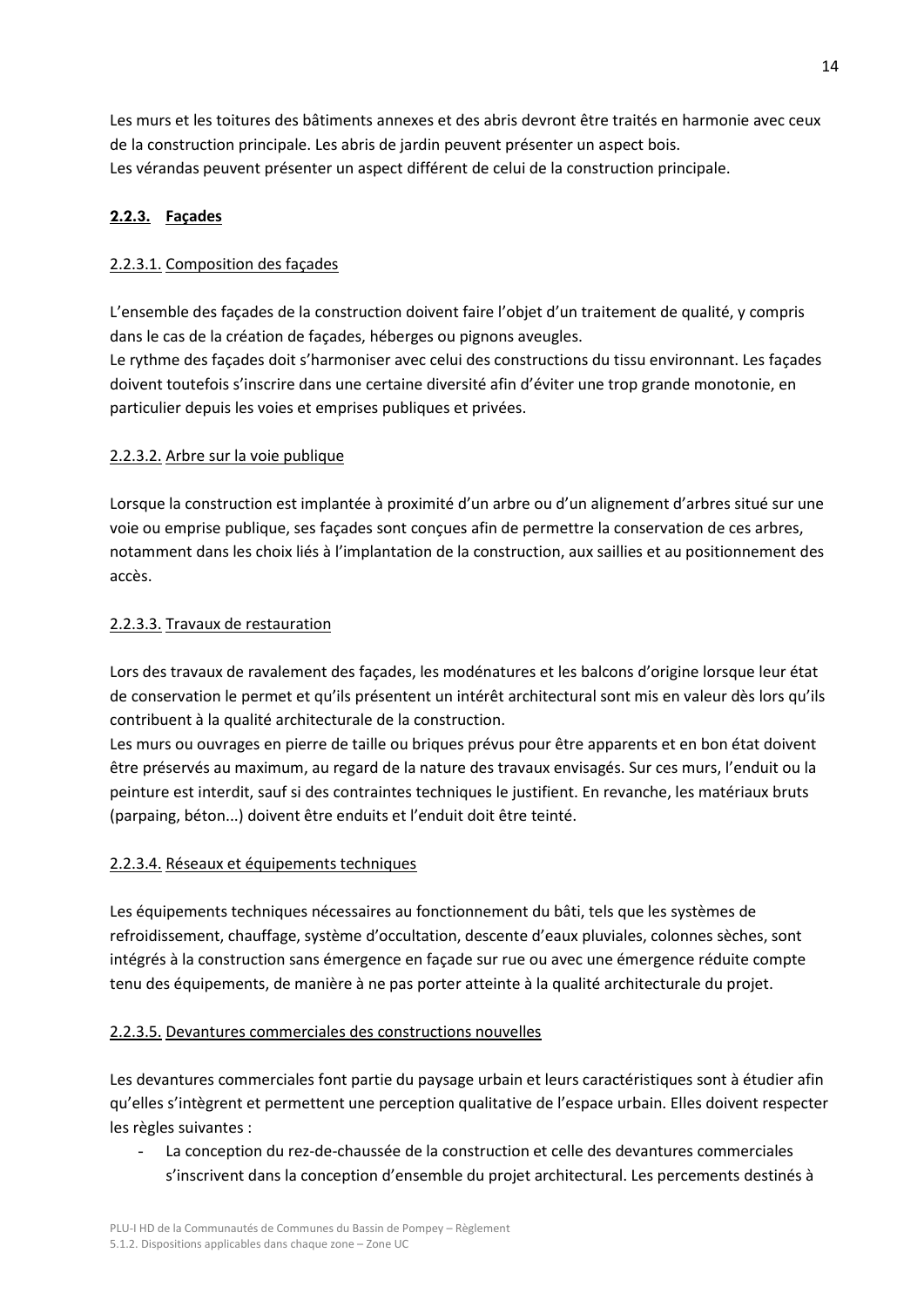recevoir des vitrines doivent notamment être adaptés à l'architecture de la construction concernée.

- Lorsqu'une même vitrine ou devanture est établie sur plusieurs constructions contiguës, les limites entre les constructions doivent être marquées.
- Lorsque la construction est implantée à l'angle de deux voies ou emprises publiques et comporte un local commercial sur cet angle, cet angle est composé de parties vitrées.
- Aucune partie annexe du commerce (réserves, dépendances, espaces de stockage) n'est directement visible depuis l'espace public.
- Les systèmes de fermeture ne doivent pas être saillants sur la maçonnerie. Ils s'intègrent à l'architecture du rez-de-chaussée de la construction. Les coffres des volets roulants et des stores sont positionnés à l'intérieur du volume construit.

#### <span id="page-14-0"></span>**2.2.4. Ouvertures**

Les percements existants peuvent être obturés totalement si l'enduit utilisé est de même couleur que celui de la façade.

Les encadrements en pierre de taille doivent être conservés, réutilisés, restaurés ou nettoyés sans être peints si leur état le permet

Ouvertures dans les façades sur rue repérées au plan de zonage: Les ouvertures d'une façade doivent avoir une surface cumulée maximale de 30% de la surface de ladite façade. Dans le cas où il existe un commerce ou un service en rez-de-chaussée de la construction, cette règle ne s'applique qu'à partir du 1er étage, en utilisant comme référence la surface de la portion de façade comprise entre le plancher du 1er étage et le toit.

Les fenêtres autres que celles situées en rez-de-chaussée des locaux d'activités ou des commerces doivent être au moins une fois et demie plus haute que large.



#### <span id="page-14-1"></span>**2.2.5. Toitures**

Les matériaux de toiture doivent avoir un aspect en harmonie avec les toitures des constructions environnantes.

Toutefois, les dispositifs de production d'énergie et les toitures terrasses, végétalisées ou non, sont autorisés sous réserve d'une bonne insertion paysagère.

#### <span id="page-14-2"></span>2.2.5.1. Garde-corps et acrotères

Les acrotères et garde-corps doivent faire l'objet d'un traitement architectural de qualité. Les garde-corps sont constitués de menuiseries de qualité et sont de préférence verticaux. La hauteur totale des acrotères n'excède pas 1,20 mètre.

#### <span id="page-14-3"></span>2.2.5.2. Edicules et équipements techniques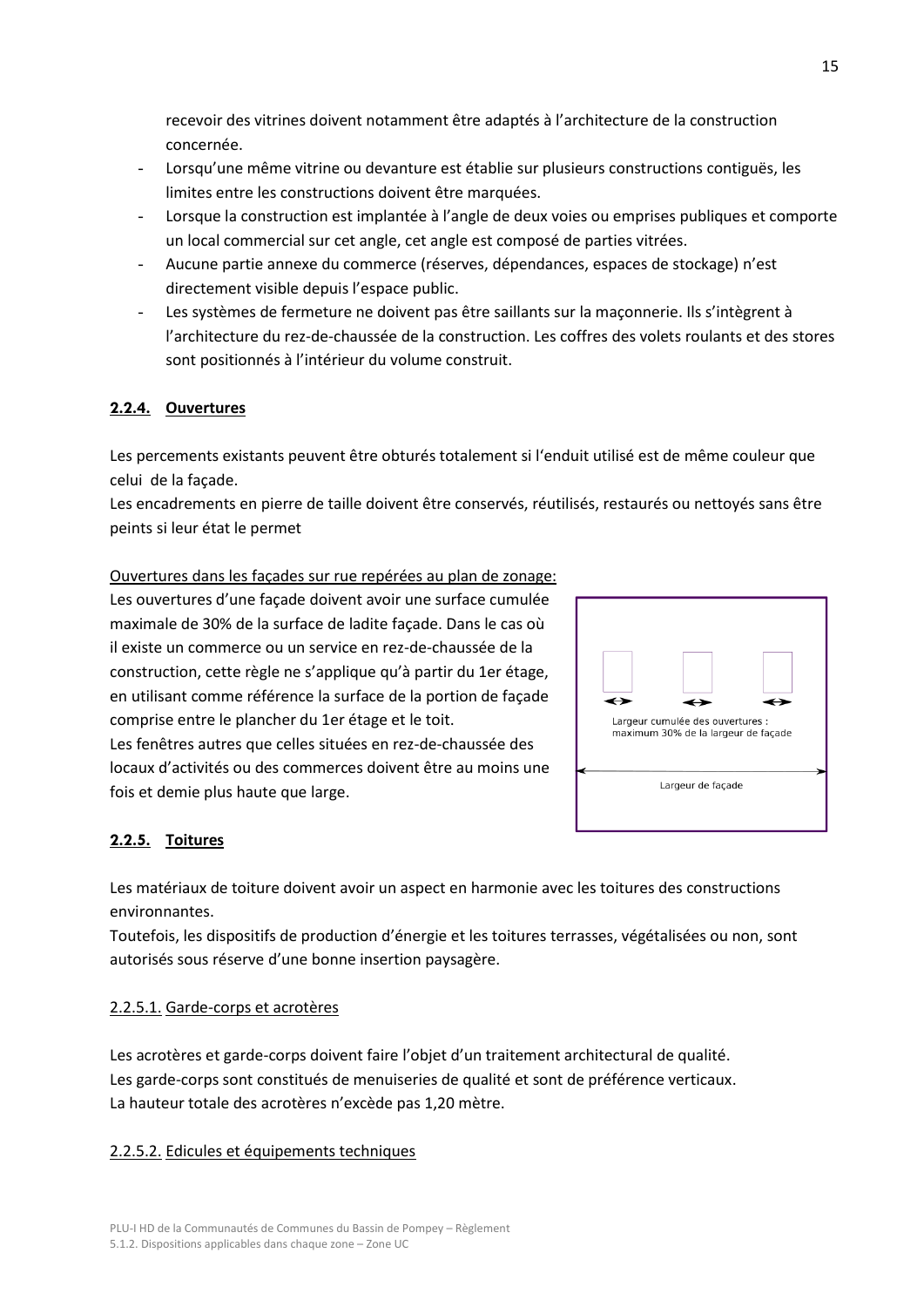Les équipements techniques situés en toiture (tels que système de refroidissement, chauffage, accès, édicules d'ascenseurs…) sont intégrés qualitativement de manière à en limiter l'impact visuel et à ne pas porter atteinte à l'intégrité architecturale de la construction, ni au paysage urbain. En cas de toiture en pente, les panneaux solaires sont intégrés dans les pans de toiture.

#### <span id="page-15-0"></span>2.2.5.3. Matériaux

Dans l'objectif de favoriser la régulation thermique des constructions, l'utilisation de matériaux de couleur foncée est interdite pour les toitures terrasses non végétalisées, sauf dans l'hypothèse de l'installation de panneaux photovoltaïques et/ou de panneaux solaires sur au moins 50 % de la surface de la terrasse

#### <span id="page-15-1"></span>2.2.5.4. A Lay-Saint-Christophe :

En plus des dispositions mentionnées ci-avant,

- Pour les bâtiments sur rue, les toitures seront à deux pans et auront le faîtage le plus possible parallèle à l'axe de la voie.
- Les toitures à un pan et toitures terrasses (plates), végétalisées ou non, sont autorisées, pour les extensions et annexes
- Les toitures à trois ou quatre pans seront autorisées pour des bâtiments d'angle, ou adossés ou associés sur cour
- Les toits à pans inversés avec chêneau central sont interdits
- L'inclinaison de la pente de la toiture sera comprise dans une fourchette comprise entre 25° et 30° par rapport au plan horizontal.
- Les châssis de toiture devront s'intégrer dans le même plan que la toiture de façon non saillante
- L'emploi du verre est autorisé pour réaliser une verrière ou une véranda.
- Les toitures à pans seront réalisées soit en tuiles de terre cuite rouge naturel, soit en ardoise naturelle si remplacement d'une toiture en ardoise d'origine. Cette prescription ne s'applique pas aux abris de jardin, vérandas, serres et piscines.
- Les enduits sont à réaliser à base de mortier de chaux pour des raisons techniques, la chaux permettant la migration de l'humidité, avec une finition taloché fin ou brossé. Pour l'entretien des façades, les badigeons permettent un entretien régulier sur cet enduit traditionnel.

#### **Pour le secteur Uca :**

Les matériaux de toiture utilisés doivent avoir une tonalité rappelant celle de la terre cuite.

#### <span id="page-15-2"></span>**2.2.6. Clôtures**

Les clôtures présentent un aspect fini et sont constituées de matériaux pérennes. Les canisses, plaques ondulées métalliques ou matériaux plastiques légers sont proscrits. Les dispositifs de clôture présentant un aspect agressif ou pouvant présenter un danger pour les personnes et la faune tels que fils de fer barbelés, tessons de bouteilles ou lignes électriques sont interdits.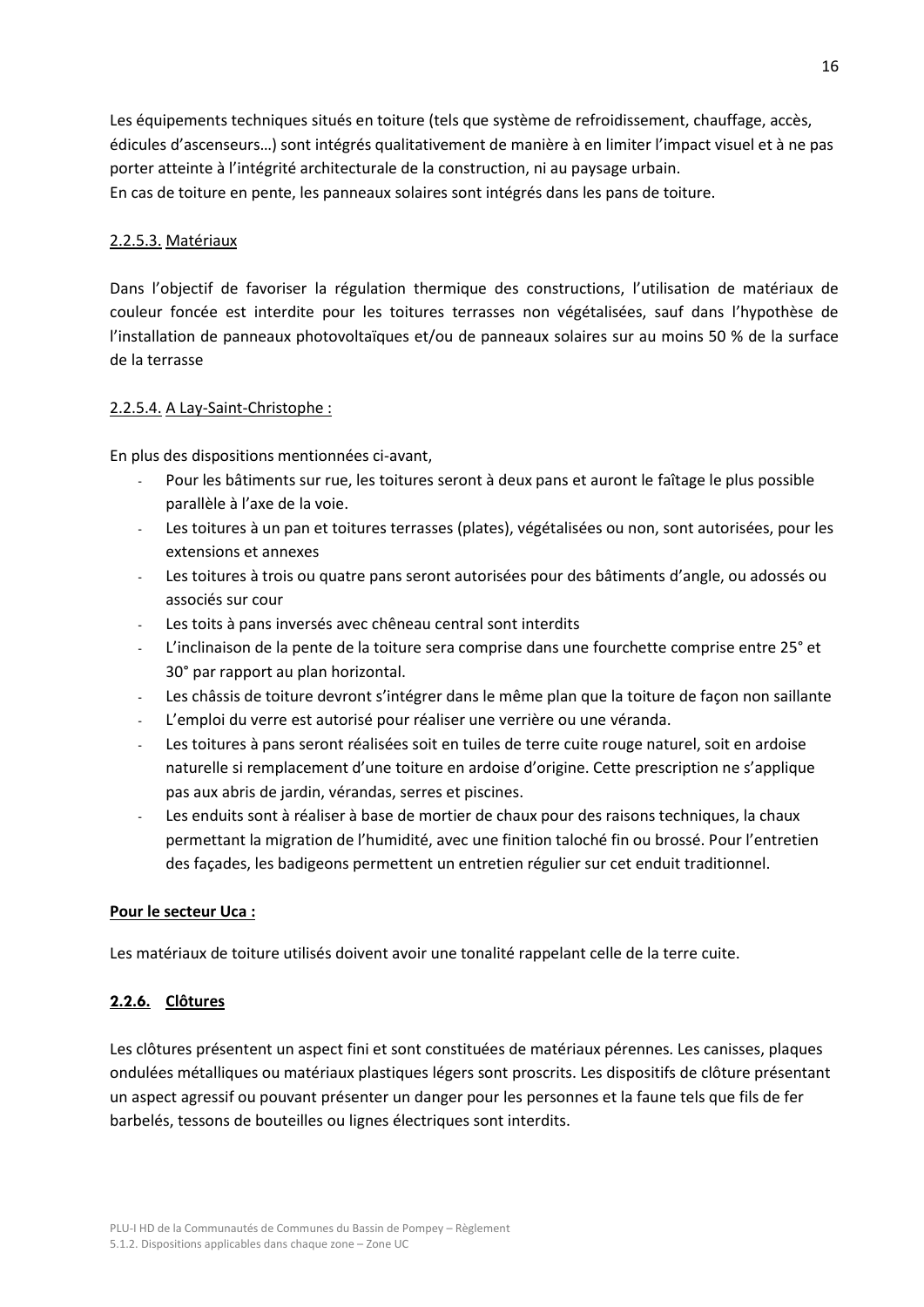La conception et les caractéristiques des clôtures permettent la libre circulation de la petite faune, favorise la biodiversité et permettent de conserver l'intimité des espaces extérieurs privatifs. Le choix des matériaux privilégie leur caractère durable conservant un aspect qualitatif dans le temps.

Les clôtures peuvent être doublées de plantations composées d'essences variées, locales, non invasives, adaptées à chaque site.

#### <span id="page-16-0"></span>2.2.6.1. Les clôtures implantées à l'alignement

Les clôtures implantées à l'alignement sont à claire-voie ou constituées par une haie vive. Lorsque les clôtures comportent une partie basse de type muret plein, celle-ci a une hauteur maximale de 1/3 de la clôture.

Dans les secteurs où des murs sont référencés sur le plan de zonage, l'édification de murs en pierre sèche d'une hauteur de 1,80 m est autorisée.

Les portails et autres dispositifs d'accès (tels que les portillons) sont constitués de matériaux pérennes et s'inscrivent dans la continuité des clôtures tout en recherchant une unité de composition. Pour des raisons de sécurité, ils peuvent toutefois être implantés en recul.

La hauteur des clôtures est limitée à 1,80 mètre.

Les murs anciens sont préservés. Ils peuvent être percés pour créer un ou plusieurs accès piétons ou véhicules.

#### <span id="page-16-1"></span>2.2.6.2. Les clôtures implantées en limites séparatives

La hauteur des clôtures implantées en limites séparatives est limitée à 2,10 mètres.

Lorsque ces clôtures forment une limite entre un espace construit et un espace naturel ou agricole, elles doivent concourir au traitement de la transition vers les paysages naturels ou agricoles. Elles sont alors à dominante végétale et les murs et murets pleins sont à éviter.

Des hauteurs de clôtures différentes peuvent être autorisées à l'alignement et en limites séparatives afin de :

- permettre la reconstruction à l'identique de clôtures anciennes présentant un intérêt d'aspect ;
- prendre en compte les contraintes de fonctionnement et de sécurité des constructions à destination d'équipement d'intérêt collectif et service public le nécessitant.

#### <span id="page-16-2"></span>**2.2.7. Éléments du patrimoine bâti**

#### <span id="page-16-3"></span>2.2.7.1. Bâti remarquable

Se référer aux dispositions générales.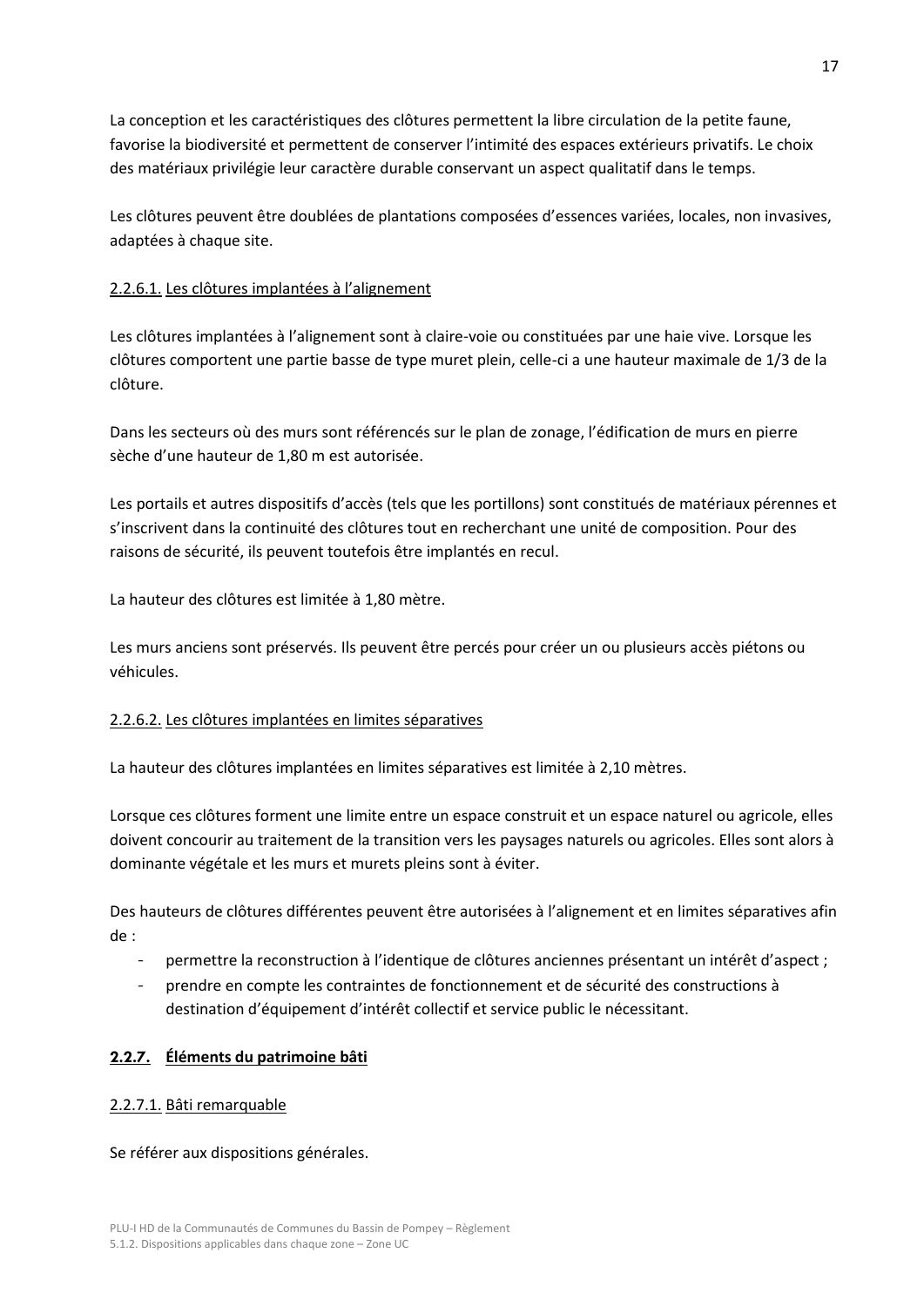#### <span id="page-17-0"></span>2.2.7.2. Ensemble architectural et paysager remarquable

Se référer aux dispositions générales.

#### <span id="page-17-1"></span>2.2.7.3. Mur remarquable

Se référer aux dispositions générales.

#### <span id="page-17-2"></span>**2.2.8. Point de vue remarquable**

Se référer aux dispositions générales.

#### <span id="page-17-3"></span>**2.2.9. Bord à eau urbain d'interface ville/eau**

Se référer aux dispositions générales.

#### <span id="page-17-4"></span>**2.2.10. Eléments liés aux performances énergétiques et environnementales**

Se référer aux dispositions générales.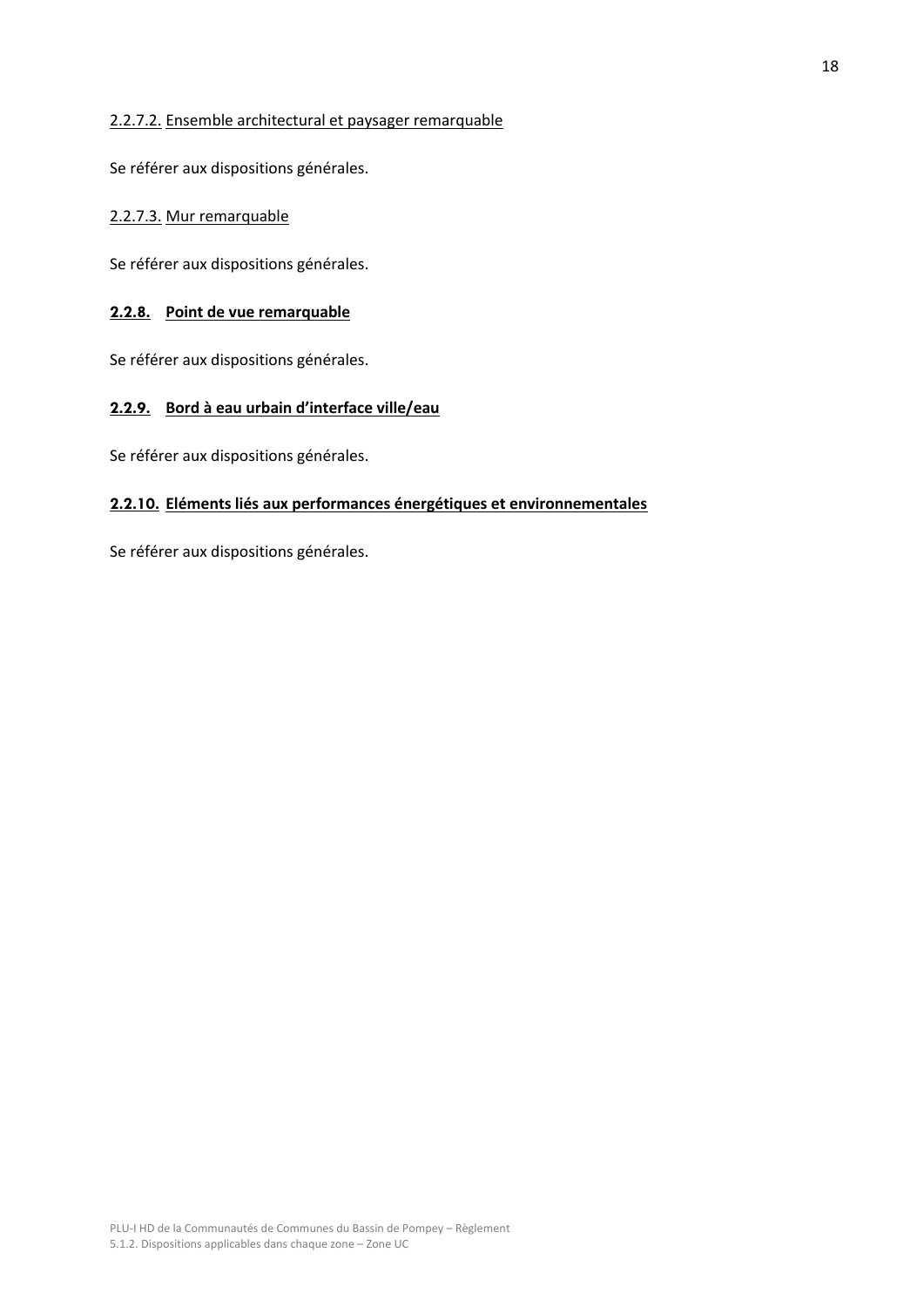## <span id="page-18-0"></span>**2.3. Traitement environnemental et paysager des espaces non bâtis et abords des constructions**

#### <span id="page-18-1"></span>**2.3.1. Traitement environnemental et paysager des espaces non bâtis**

#### <span id="page-18-2"></span>2.3.1.1. Lisières des réservoirs de biodiversité forestiers protégées

Dans les lisières des réservoirs de biodiversité forestiers protégées figurées sur le plan de zonage, toute construction constitutive d'emprise au sol est interdite à l'exception des constructions temporaires de type abris de jardin pour une emprise au sol maximale de 15 m².

#### <span id="page-18-3"></span>2.3.1.2. Réservoirs de biodiversité

Se référer aux dispositions générales.

#### <span id="page-18-4"></span>2.3.1.3. Ripisylve

Toute construction est interdite dans une bande de 6 mètres de part et d'autre des cours d'eau. Une distance inférieure pourra être autorisée si le contexte le permet.

Ces dispositions ne s'appliquent pas aux constructions nécessaires à la gestion et à l'exploitation de la voie d'eau.

#### <span id="page-18-5"></span>2.3.1.4. Plantations

#### Les haies et les bosquets remarquables identifiés au plan de zonage :

Se référer aux dispositions générales.

| Pour les arbres identifiés au plan de zonage comme « arbre remarquable » ou comme faisant partie d'un |  |  |
|-------------------------------------------------------------------------------------------------------|--|--|
| « alignement d'arbres » :                                                                             |  |  |

Se référer aux dispositions générales.

#### Dans les secteurs identifiés au plan de zonage comme « vergers » :

Se référer aux dispositions générales.

<span id="page-18-6"></span>2.3.1.5. Parcs et jardins en milieu urbain

Se référer aux dispositions générales.

#### <span id="page-18-7"></span>2.3.1.6. Espaces boisés classés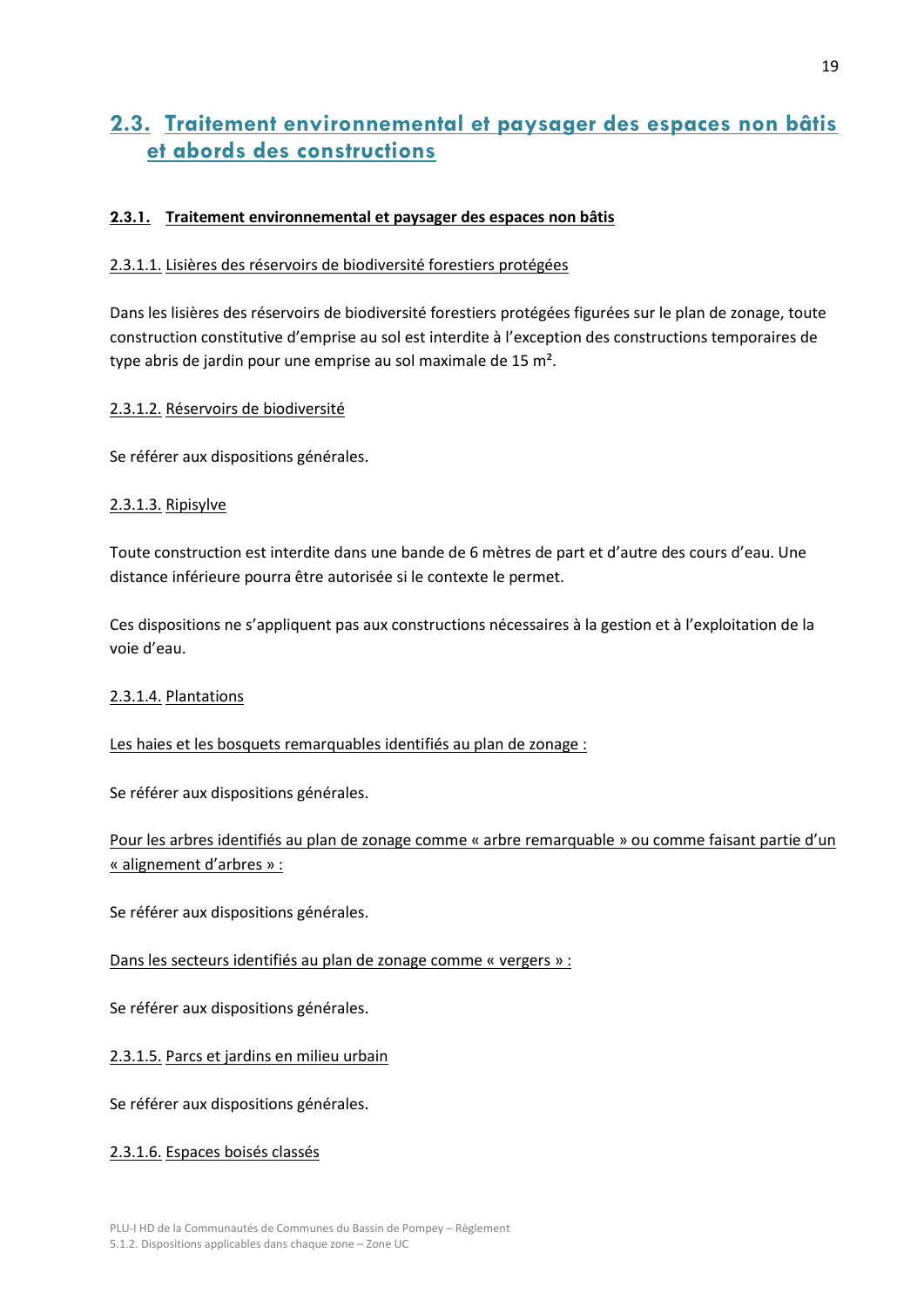Se référer aux dispositions générales.

#### <span id="page-19-0"></span>2.3.1.7. Zones potentiellement humides

Se référer aux dispositions générales.

#### <span id="page-19-1"></span>**2.3.2. Traitement environnemental et paysager des abords des constructions**

#### <span id="page-19-2"></span>2.3.2.1. Définitions

Se référer aux dispositions générales.

#### <span id="page-19-3"></span>2.3.2.2. Coefficient de biotope

Une surface équivalente à 10% de la superficie du terrain est aménagée en pleine terre ou son équivalent.

Equivalent à la pleine terre : 2m² de toiture végétalisée ou espaces libres hors pleine terre sont considérés comme 1m² de pleine terre.

#### <span id="page-19-4"></span>2.3.2.3. Plantations nouvelles

Se référer aux dispositions générales.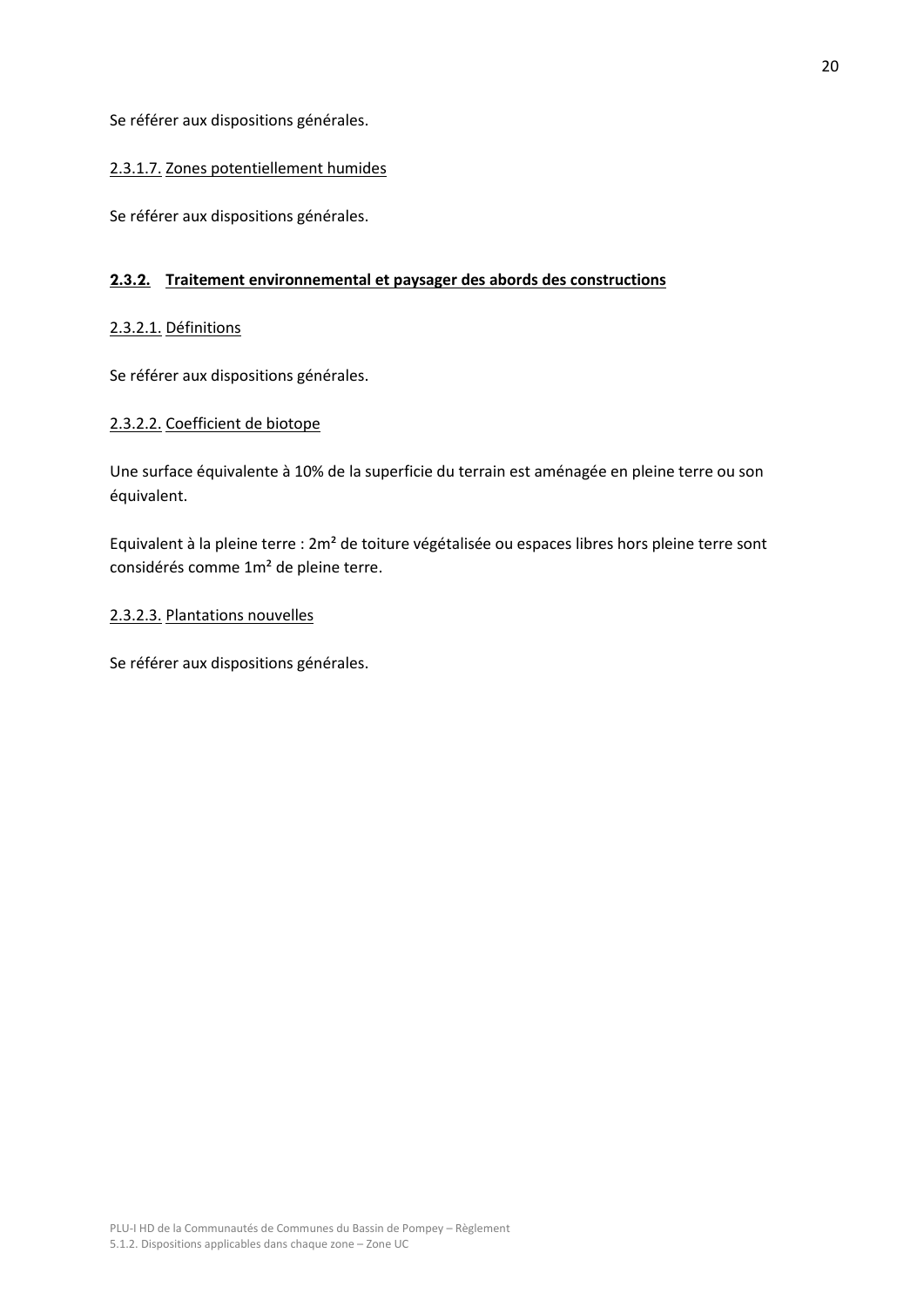# <span id="page-20-0"></span>**2.4. Stationnement**

Les places de stationnement en extérieur devront être réalisées, sauf impossibilité technique, en matériaux perméables.

#### <span id="page-20-1"></span>2.4.1.1. **Obligations minimales de création d'aires de stationnement pour les véhicules motorisés**

#### <span id="page-20-2"></span>2.4.1.1.1. Dimensions des places de stationnement

Se référer aux dispositions générales.

#### <span id="page-20-3"></span>2.4.1.1.2. Impossibilité de réaliser des places de stationnement

Se référer aux dispositions générales.

#### <span id="page-20-4"></span>2.4.1.1.3. Dispositions applicables pour l'habitation

Il est réalisé au minimum :

- 1 place de stationnement par logement locatifs sociaux ;
- 1 place de stationnement pour 3 chambres d'un établissement d'hébergement pour personnes âgées dépendantes (EHPAD) ;
- 1 place de stationnement pour 3 chambres d'une construction de résidence universitaire ;
- 1 place de stationnement pour 3 logements de résidence sénior ;
- pour les autres constructions destinées à l'habitation :
	- o Dans les communes disposant d'une gare ou halte ferroviaire (Champigneulles, Frouard, Liverdun, Marbache et Pompey) : 1 place de stationnement par logement ;
	- o Dans les communes ne disposant ni d'une gare ni d'une halte ferroviaire : 1 place de stationnement par logement.

A moins de 500 mètres d'une gare ou halte ferroviaire (périmètre défini en application de l'article L151- 35 du code de l'urbanisme) il est réalisé au minimum :

- 0.5 place de stationnement par logement locatifs sociaux ;
- 0,5 place de stationnement pour 3 chambres d'un établissement d'hébergement pour personnes âgées dépendantes (EHPAD) ;
- 0,5 place de stationnement pour 3 chambres d'une construction de résidence universitaire ;
- 1 place de stationnement pour les autres constructions destinées à l'habitation.

2.4.1.1.3.1 Dans le secteur UCa à Liverdun : En cas de création de logements par division d'un bâtiment existant, les surfaces intérieures qui étaient affectées au stationnement doivent être conservées dans le nouveau projet.

#### <span id="page-20-5"></span>2.4.1.1.4. Dispositions applicables pour les commerce et activités de service

- Artisanat et commerce de détail, restauration, activités de services où s'effectue l'accueil d'une clientèle, commerce de gros :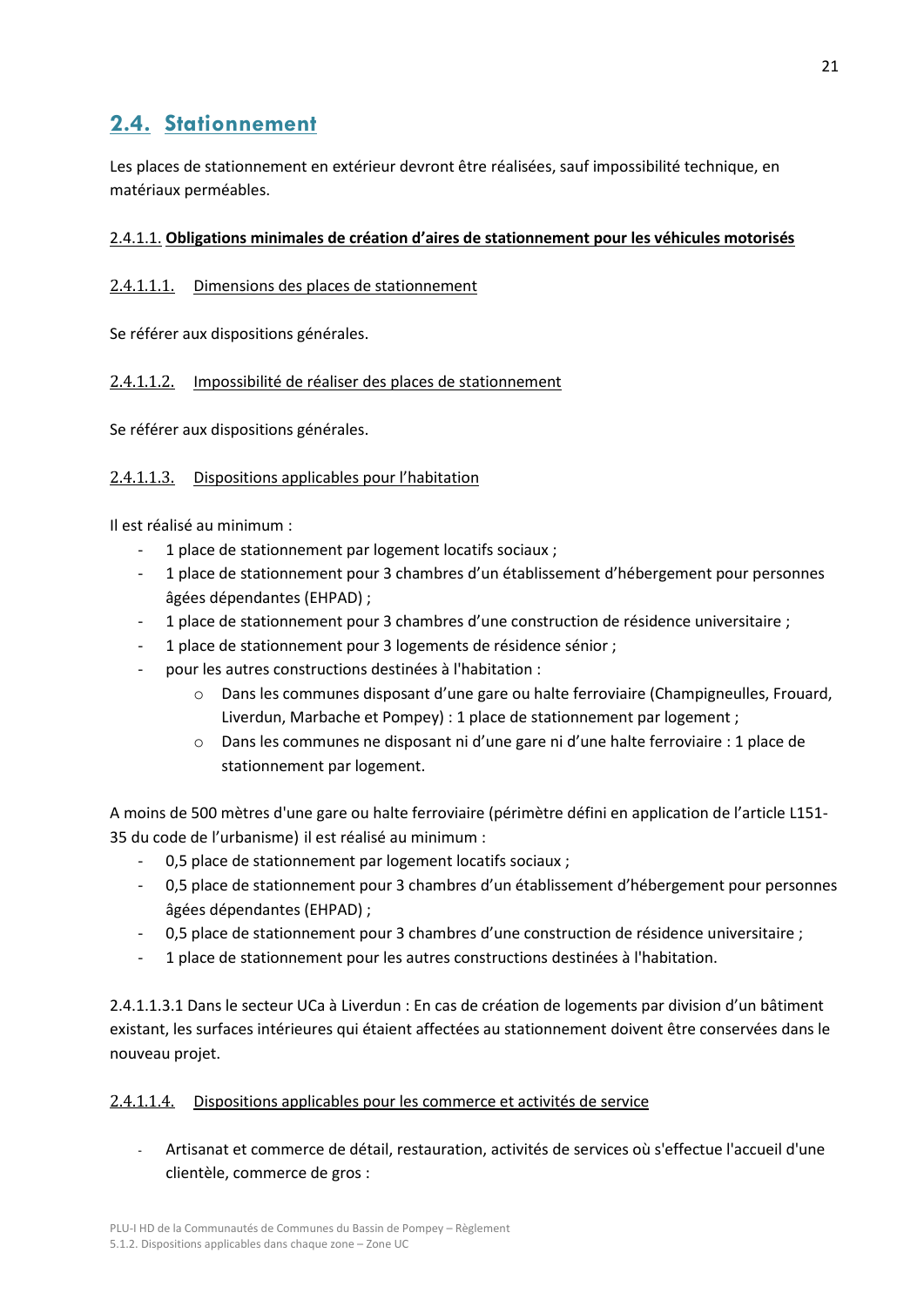- $\circ$  1 place pour 50 m<sup>2</sup> de la surface de vente ou de service,
- o En l'absence de surface de vente ou de service : 1 place pour 50m² de surface de plancher.
- Hébergement hôtelier et touristique, situé hors disque de valorisation des axes de transports (DIVAT) :
	- o 1 place pour trois chambres
- Cinéma :
	- o 1 place pour trois places de spectateur

#### <span id="page-21-0"></span>2.4.1.1.5. Equipements d'intérêt collectif et services publics

Le stationnement des véhicules correspondant aux besoins des constructions et installations doit être assuré en-dehors des voies publiques.

#### <span id="page-21-1"></span>2.4.1.1.6. Dispositions applicables pour les bureaux

- Dans les disques de valorisation des axes de transport (DIVAT) gare ou halte ferroviaire : o Il est imposé un minimum de 1 place de stationnement pour 50m² de SdP
- En dehors des disques de valorisation des axes de transport (DIVAT) gare ou halte ferroviaire :
	- $\circ$  Il est imposé un minimum de 1 place de stationnement pour 30m<sup>2</sup> de SdP

#### <span id="page-21-2"></span>2.4.1.1.7. Mutualisation des places de stationnement à créer

Se référer aux dispositions générales.

#### <span id="page-21-3"></span>2.4.1.2. **Obligations minimales de création d'infrastructures permettant le stationnement sécurisé des vélos**

#### <span id="page-21-4"></span>2.4.1.2.1. Modalités de réalisation des places de stationnement

Se référer aux dispositions générales.

#### <span id="page-21-5"></span>2.4.1.2.2. Dispositions applicables pour l'habitation

Une superficie minimale de 3 m² et à partir de 2 logements :

- 0,75 m² par logement supplémentaire pour les logements jusqu'à deux pièces principales ;
- 1.5 m<sup>2</sup> par logement supplémentaire dans les autres cas :

#### <span id="page-21-6"></span>2.4.1.2.3. Dispositions applicables pour les bureaux

#### Il est créé :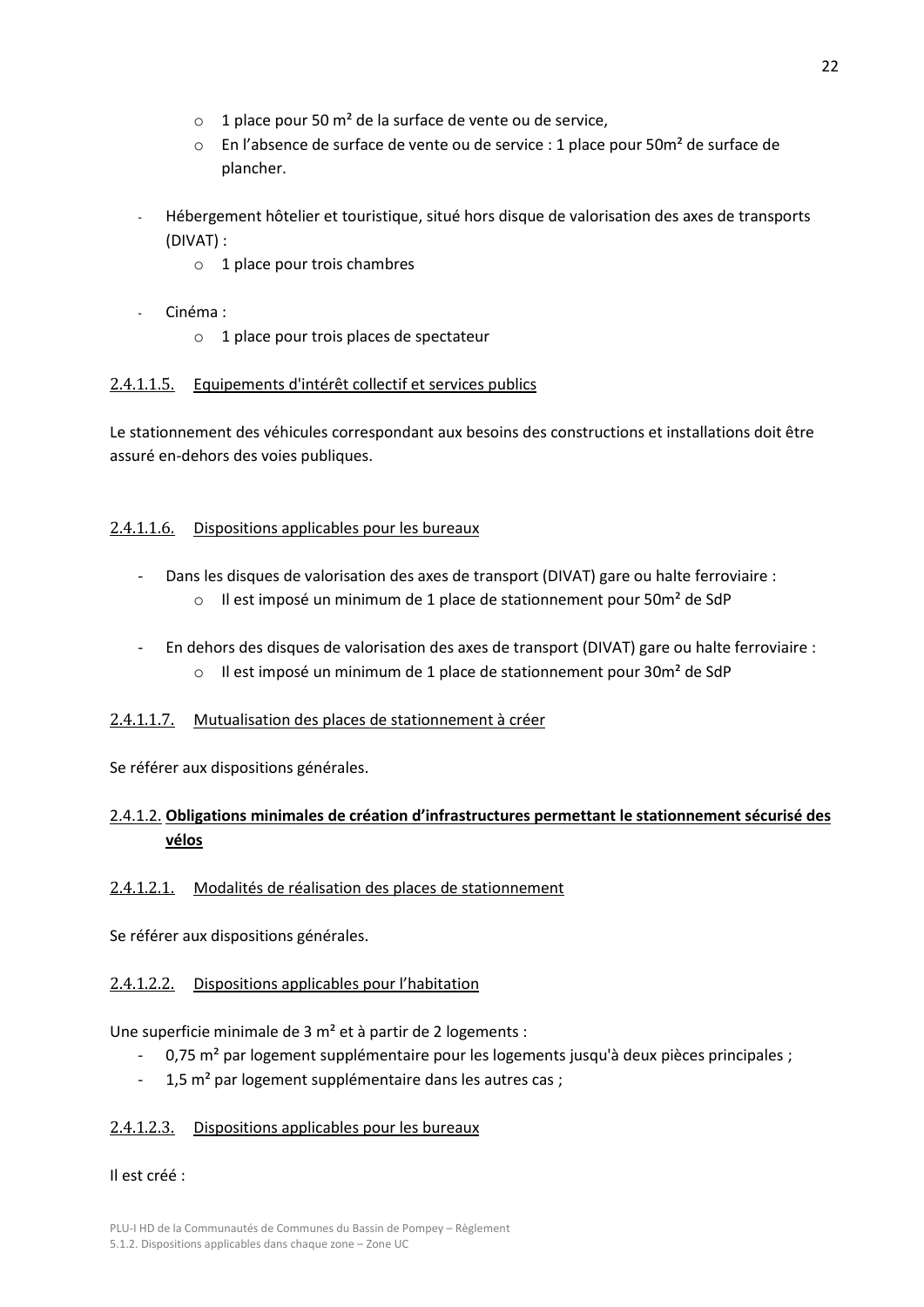- 1,5 m² pour 100 m² de surface de plancher

#### <span id="page-22-0"></span>2.4.1.2.4. Dispositions applicables pour les activités ou commerces de plus de 500 m<sup>2</sup> de surface de plancher, industries et équipements publics

Il est créé :

- Au minimum une place pour dix employés ou élèves ;
- Le cas échéant, une aire de stationnement pour les visiteurs.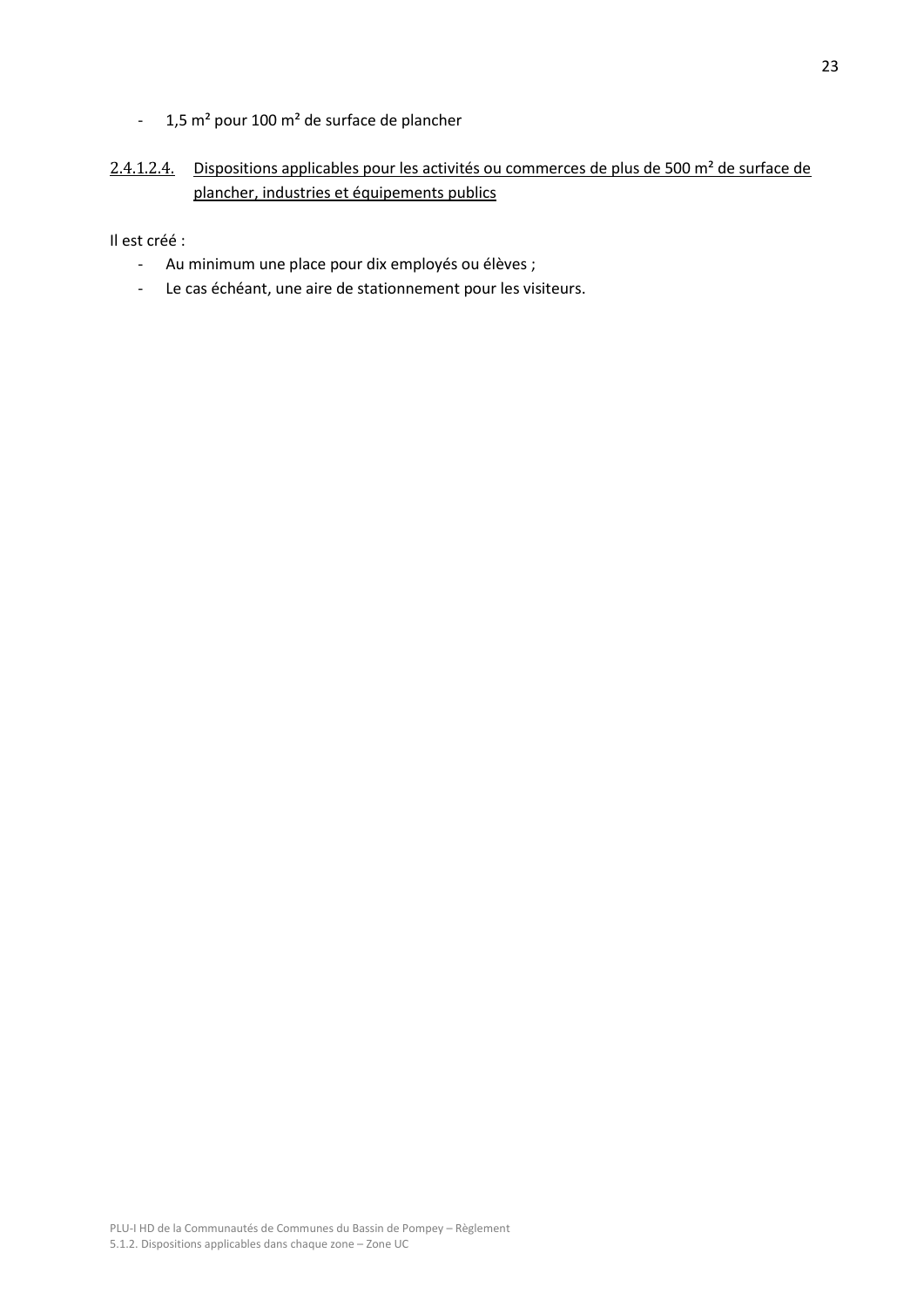# <span id="page-23-0"></span>**3. Equipements et réseaux**

# <span id="page-23-1"></span>**3.1. Desserte par les voies publiques ou privées**

#### <span id="page-23-2"></span>**3.1.1. Voies de desserte**

Pour être constructible, un terrain doit avoir accès à une voie publique ou privée ouverte à la circulation, nouvelle ou existante, à moins que son propriétaire ne bénéficie d'une servitude de passage suffisante, instituée par acte authentique ou par voie judiciaire en application de l'article 682 du code civil.

Les caractéristiques des voies nouvelles sont adaptées aux usages qu'elles supportent et à la destination et à l'importance des constructions qu'elles desservent. Elles doivent satisfaire aux exigences de la sécurité, de la défense contre l'incendie et de la collecte des déchets.

Toute voie se terminant en impasse doit obligatoirement être aménagée de telle sorte que les véhicules puissent aisément faire demi-tour, notamment les véhicules de lutte contre l'incendie, de sécurité civile et de collecte des ordures ménagères.

Dimension minimale des voies :

- Les voies de circulation à double sens devront être dimensionnées de façon cohérente avec l'usage qu'il en sera fait. Pour la desserte locale une largeur des voies minimale de 5 mètres est imposée.
- La dimension des voies devra prendre en compte la sécurité et la continuité des cheminements piétons et vélos.

#### <span id="page-23-3"></span>**3.1.2. Accès**

Toute propriété, pour être constructible, doit comporter un accès d'une largeur minimum de 3,50 mètres sur une voie publique, une voie privée ouverte à la circulation générale ou sur un passage privé.

Les accès doivent être adaptés à l'opération et aménagés de façon à apporter la moindre gêne à la circulation publique. Ils doivent présenter des caractéristiques permettant de satisfaire aux exigences de la sécurité et de la défense contre l'incendie.

Le nombre et la dimension des accès pourront être limités afin de favoriser la conservation du domaine public et de ses accessoires (candélabre, plantation, mobilier urbain…) ou la bonne insertion urbaine et paysagère de l'opération.

Lorsque le terrain est desservi par plusieurs voies, l'accès sera établi sur la voie où la gêne pour la circulation est moindre.